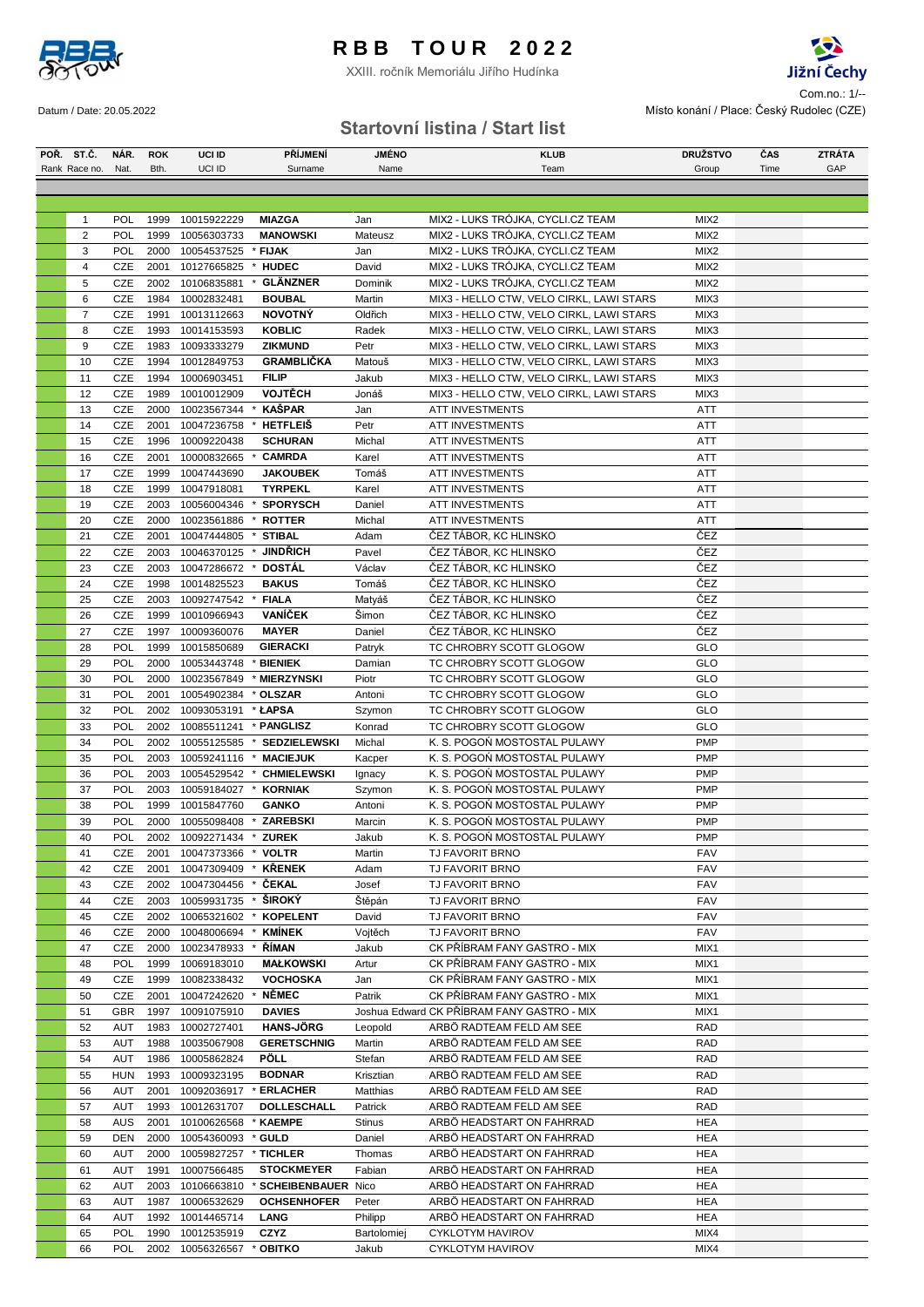| 67  | <b>POL</b> |      | 2000 10051873762 * KOTULSKI          |                        | Przemyslaw | CYKLOTYM HAVIROV                     | MIX4             |  |
|-----|------------|------|--------------------------------------|------------------------|------------|--------------------------------------|------------------|--|
| 68  | CZE        |      | 1985 10003350019                     | <b>PODRAZIL</b>        | Tomáš      | UNLIMITED KM TRADING CZ, TJ SOKOL HV | <b>UNL</b>       |  |
| 69  | CZE        |      | 1997 10125292254                     | <b>JANUŠKA</b>         | David      | UNLIMITED KM TRADING CZ, TJ SOKOL HV | <b>UNL</b>       |  |
| 70  | CZE        |      | 2002 10106214576                     | <b>FANDERLIK</b>       | David      | UNLIMITED KM TRADING CZ, TJ SOKOL HV | <b>UNL</b>       |  |
| 71  | CZE        |      | 1983 10113731975                     | <b>JADERNÝ</b>         | Petr       | UNLIMITED KM TRADING CZ, TJ SOKOL HV | <b>UNL</b>       |  |
| 72  | CZE        | 1991 | 10112012954                          | <b>PAVLÍK</b>          | Petr       | UNLIMITED KM TRADING CZ, TJ SOKOL HV | <b>UNL</b>       |  |
| 73  | CZE        | 1991 | 10125486860                          | <b>KOLÁŘ</b>           | Jan        | UNLIMITED KM TRADING CZ, TJ SOKOL HV | <b>UNL</b>       |  |
| 74  | GBR        |      | 1994 10082558296                     | <b>KNAPTON</b>         | Christian  | UNLIMITED KM TRADING CZ, TJ SOKOL HV | <b>UNL</b>       |  |
| 75  | CZE        |      | 2002 10097458611 *                   | <b>KONOPÁSEK</b>       | Tomáš      | SPORTRACES CT, SPORT IMPORT          | MIX <sub>5</sub> |  |
| 76  | CZE        |      | 2002 10046341530                     | MACÁN<br>$\cdot$       | Karel      | SPORTRACES CT, SPORT IMPORT          | MIX <sub>5</sub> |  |
| 77  | CZE        |      | 1992 10047144105                     | <b>THUMA</b>           | Miroslav   | SPORTRACES CT, SPORT IMPORT          | MIX <sub>5</sub> |  |
| 78  | CZE        |      | 1996 10047429950                     | <b>HRADECKÝ</b>        | Jaroslav   | SPORTRACES CT, SPORT IMPORT          | MIX5             |  |
| 79  | POL        |      | 2002 10111783891                     | * PERET                | Kacper     | POLSKÝ NÁRODNÍ TÝM                   | <b>POL</b>       |  |
| 80  | POL        |      | 2000 10015328408                     | * PAPIERSKI            | Damian     | POLSKÝ NÁRODNÍ TÝM                   | POL              |  |
| 81  | <b>POL</b> | 1999 | 10015849174                          | <b>KOSTANSKI</b>       | Mateusz    | POLSKÝ NÁRODNÍ TÝM                   | <b>POL</b>       |  |
| 82  | <b>POL</b> | 1997 | 10009869530                          | <b>SOWINSKI</b>        | Artur      | POLSKÝ NÁRODNÍ TÝM                   | POL              |  |
| 83  | POL        | 1994 | 10008691988                          | <b>REKITA</b>          | Szymon     | POLSKÝ NÁRODNÍ TÝM                   | POL              |  |
| 84  | POL        | 1985 | 10003037494                          | <b>CIEŚLIK</b>         | Paweł      | POLSKÝ NÁRODNÍ TÝM                   | POL              |  |
| 85  | CZE        | 1995 | 10009386449                          | <b>RYBA</b>            | Jan        | AC SPARTA PRAHA, LAPIERRE PLZEŇ      | ACS              |  |
| 86  | CZE        | 1999 | 10059648516                          | <b>HABERMANN</b>       | Richard    | AC SPARTA PRAHA, LAPIERRE PLZEŇ      | <b>ACS</b>       |  |
| 87  | CZE        | 1996 | 10015836242                          | <b>BRŇÁK</b>           | Jan        | AC SPARTA PRAHA, LAPIERRE PLZEŇ      | <b>ACS</b>       |  |
| 88  | <b>NED</b> | 1996 | 10022770328                          | <b>LIGTENBERG</b>      | Ronald     | AC SPARTA PRAHA, LAPIERRE PLZEŇ      | <b>ACS</b>       |  |
| 89  | CZE        | 2001 | 10047403173                          | * HORÁK                | Dominik    | AC SPARTA PRAHA, LAPIERRE PLZEŇ      | <b>ACS</b>       |  |
| 90  | CZE        |      | 2000 10023504090                     | * ANDRLE               | David      | AC SPARTA PRAHA, LAPIERRE PLZEŇ      | ACS              |  |
| 91  | CZE        |      | 2003 10047394382                     | <b>OTTA</b><br>$\star$ | Josef      | AC SPARTA PRAHA, LAPIERRE PLZEŇ      | <b>ACS</b>       |  |
| 92  | CZE        |      | 1970 10001412140                     | <b>SLANÍK</b>          | Martin     | AC SPARTA PRAHA, LAPIERRE PLZEŇ      | <b>ACS</b>       |  |
| 93  | CZE        | 1995 | 10009386550                          | <b>FIALA</b>           | Petr       | TEAM DUKLA PRAHA                     | <b>DUK</b>       |  |
| 94  | CZE        |      | 2000 10047303244                     | * VONEŠ                | Jan        | TEAM DUKLA PRAHA                     | <b>DUK</b>       |  |
| 95  | CZE        |      | 1993 10007503336                     | <b>RUGOVAC</b>         | Denis      | TEAM DUKLA PRAHA                     | <b>DUK</b>       |  |
| 96  | CZE        | 1998 | 10047373871                          | <b>KOHOUT</b>          | Martin     | <b>TEAM DUKLA PRAHA</b>              | <b>DUK</b>       |  |
| 97  | <b>CZE</b> | 1995 | 10008988648                          | <b>PIETRULA</b>        | Nicolas    | TEAM DUKLA PRAHA                     | <b>DUK</b>       |  |
| 98  | CZE        | 1995 | 10015771978                          | ŠŇUPÁREK               | Václav     | TEAM DUKLA PRAHA                     | <b>DUK</b>       |  |
| 99  | POL        |      | 2003 10055094162 * KUSY              |                        | Karol      | REGION WARMIA I MAZURY               | <b>WAR</b>       |  |
| 100 | POL        |      | 2003 10059183825 * SEK               |                        | Igor       | REGION WARMIA I MAZURY               | <b>WAR</b>       |  |
| 101 | POL        |      | 2002 10058779253 * MUSIALIK          |                        | Jakub      | REGION WARMIA I MAZURY               | <b>WAR</b>       |  |
| 102 | <b>POL</b> |      | 1999 10053810732                     | <b>MAŃK</b>            | Józef      | <b>REGION WARMIA I MAZURY</b>        | <b>WAR</b>       |  |
|     |            |      | počet závodíků / num. of riders: 102 |                        |            |                                      |                  |  |

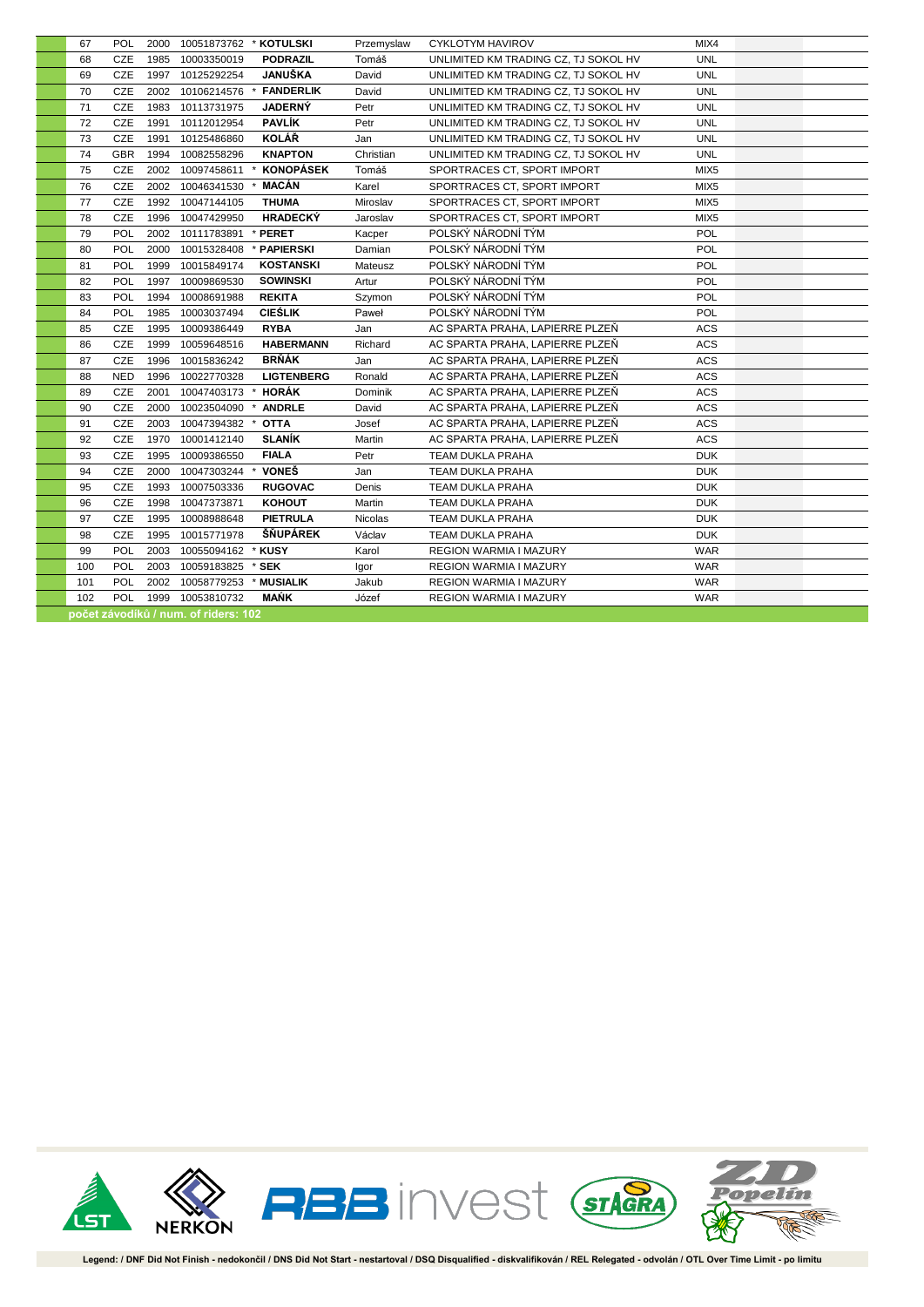

XXIII. ročník Memoriálu Jiřího Hudínka



 $S<sub>1</sub>$  Com.no.: 3/--

Datum / Date: 20.05.2022 Místo konání / Place: Strmilov (CZE)

**Startovní listina / Start list - Časovka jednotlivců / Individual Time Trial**

|                | POR. ST.C.     | NÁR.       | <b>ROK</b>   | UCI ID                     | <b>PŘÍJMENÍ</b>            | <b>JMENO</b>        | <b>KLUB</b>                                                                 |                    | DRUŽSTVO ČAS STARTU | <b>ZTRÁTA</b> |
|----------------|----------------|------------|--------------|----------------------------|----------------------------|---------------------|-----------------------------------------------------------------------------|--------------------|---------------------|---------------|
|                | Rank Race no.  | Nat.       | Bth.         | UCI ID                     | Surname                    | Name                | Team                                                                        | Group              | <b>Start Time</b>   | GAP           |
|                |                |            |              |                            |                            |                     |                                                                             |                    |                     |               |
|                |                |            |              |                            |                            |                     |                                                                             |                    |                     |               |
| -1             | 92             | CZE        | 1970         | 10001412140                | <b>SLANÍK</b>              | Martin              | AC SPARTA PRAHA, LAPIERRE PLZEN                                             | <b>ACS</b>         | 17:00               |               |
| $\overline{2}$ | 20             | CZE        | 2000         | 10023561886                | <b>ROTTER</b>              | Michal              | <b>ATT INVESTMENTS</b>                                                      | ATT                | 17:01               |               |
| 3              | 27             | CZE        | 1997         | 10009360076                | <b>MAYER</b>               | Daniel              | ČEZ TÁBOR, KC HLINSKO                                                       | ČEZ                | 17:02               |               |
| $\overline{4}$ | 40             | POL        | 2002         | 10092271434                | <b>ZUREK</b>               | Jakub               | K. S. POGOŃ MOSTOSTAL PULAWY                                                | <b>PMP</b>         | 17:03               |               |
| $\sqrt{5}$     | 64             | <b>AUT</b> | 1992         | 10014465714                | <b>LANG</b>                | Philipp             | ARBÖ HEADSTART ON FAHRRAD                                                   | <b>HEA</b>         | 17:04               |               |
| 6              | 91             | CZE        | 2003         | 10047394382                | <b>OTTA</b>                | Josef               | AC SPARTA PRAHA, LAPIERRE PLZEŇ                                             | <b>ACS</b>         | 17:05               |               |
| 7              | 12             | CZE        | 1989         | 10010012909                | <b>VOJTĚCH</b>             | Jonáš               | MIX3 - HELLO CTW, VELO CIRKL, LAWI STARS                                    | MIX3               | 17:06               |               |
| 8              | 19             | CZE        | 2003         | 10056004346                | <b>SPORYSCH</b>            | Daniel              | <b>ATT INVESTMENTS</b>                                                      | ATT                | 17:07               |               |
| $\overline{9}$ | 74             | <b>GBR</b> | 1994         | 10082558296                | <b>KNAPTON</b>             | Christian           | UNLIMITED KM TRADING CZ, TJ SOKOL HV                                        | <b>UNL</b>         | 17:08               |               |
| 10             | 46             | CZE        | 2000         | 10048006694 * KMÍNEK       |                            | Vojtěch             | <b>TJ FAVORIT BRNO</b>                                                      | <b>FAV</b>         | 17:09               |               |
| 11             | 98             | CZE        | 1995         | 10015771978                | ŠŇUPÁREK                   | Václav              | TEAM DUKLA PRAHA                                                            | <b>DUK</b>         | 17:10               |               |
| 12             | 33             | POL        | 2002         | 10085511241                | * PANGLISZ                 | Konrad              | TC CHROBRY SCOTT GLOGOW                                                     | GLO                | 17:11               |               |
| 13             | 57             | <b>AUT</b> | 1993         | 10012631707                | DOLLESCHALL                | Patrick             | ARBÖ RADTEAM FELD AM SEE                                                    | <b>RAD</b>         | 17:12               |               |
| 14             | 26             | CZE        | 1999         | 10010966943                | <b>VANÍČEK</b>             | Šimon               | ČEZ TÁBOR, KC HLINSKO                                                       | ČEZ                | 17:13               |               |
| 15             | 84             | POL        | 1985         | 10003037494                | <b>CIEŚLIK</b>             | Paweł               | POLSKÝ NÁRODNÍ TÝM                                                          | POL                | 17:14               |               |
| 16             | 39             | POL        | 2000         | 10055098408                | <b>ZAREBSKI</b>            | Marcin              | K. S. POGOŃ MOSTOSTAL PULAWY                                                | PMP                | 17:15               |               |
| 17             | 63             | AUT        | 1987         | 10006532629                | <b>OCHSENHOFER</b>         | Peter               | ARBÖ HEADSTART ON FAHRRAD                                                   | <b>HEA</b>         | 17:16               |               |
| 18             | 90             | CZE        | 2000         | 10023504090                | <b>ANDRLE</b>              | David               | AC SPARTA PRAHA, LAPIERRE PLZEŇ                                             | <b>ACS</b>         | 17:17               |               |
| 19             | 11             | CZE        | 1994         | 10006903451                | <b>FILIP</b>               | Jakub               | MIX3 - HELLO CTW, VELO CIRKL, LAWI STARS                                    | MIX3               | 17:18               |               |
| 20             | 18             | CZE        | 1999         | 10047918081                | <b>TYRPEKL</b>             | Karel               | <b>ATT INVESTMENTS</b>                                                      | ATT                | 17:19               |               |
| 21             | 5              | CZE        | 2002         | 10106835881                | * GLÄNZNER                 | Dominik             | MIX2 - LUKS TRÓJKA, CYCLI.CZ TEAM                                           | MIX <sub>2</sub>   | 17:20               |               |
| 22             | 73             | CZE        | 1991         | 10125486860                | <b>KOLÁŘ</b>               | Jan                 | UNLIMITED KM TRADING CZ, TJ SOKOL HV                                        | <b>UNL</b>         | 17:21               |               |
| 23<br>24       | 45             | CZE        | 2002         | 10065321602                | <b>KOPELENT</b>            | David               | TJ FAVORIT BRNO                                                             | <b>FAV</b>         | 17:22<br>17:23      |               |
|                | 97             | CZE        | 1995         | 10008988648                | PIETRULA                   | Nicolas             | TEAM DUKLA PRAHA                                                            | <b>DUK</b>         |                     |               |
| 25             | 32             | POL        | 2002         | 10093053191                | * ŁAPSA                    | Szymon              | TC CHROBRY SCOTT GLOGOW                                                     | GLO                | 17:24               |               |
| 26             | 56             | <b>AUT</b> | 2001         | 10092036917                | * ERLACHER                 | Matthias            | ARBÖ RADTEAM FELD AM SEE                                                    | <b>RAD</b>         | 17:25               |               |
| 27             | 25             | CZE        | 2003         | 10092747542                | * FIALA                    | Matyáš              | ČEZ TÁBOR, KC HLINSKO                                                       | ČEZ                | 17:26               |               |
| 28             | 83             | POL        | 1994         | 10008691988                | <b>REKITA</b>              | Szymon              | POLSKÝ NÁRODNÍ TÝM                                                          | POL                | 17:27               |               |
| 29             | 38             | POL        | 1999         | 10015847760                | <b>GANKO</b>               | Antoni              | K. S. POGOŃ MOSTOSTAL PULAWY                                                | <b>PMP</b>         | 17:28               |               |
| 30             | 51             | <b>GBR</b> | 1997         | 10091075910                | <b>DAVIES</b>              |                     | Joshua Edward CK PŘÍBRAM FANY GASTRO - MIX                                  | MIX1               | 17:29<br>17:30      |               |
| 31             | 62             | <b>AUT</b> | 2003         | 10106663810                | * SCHEIBENBAUER<br>* HORÁK | Nico                | ARBÖ HEADSTART ON FAHRRAD                                                   | HEA                | 17:31               |               |
| 32<br>33       | 89<br>10       | CZE<br>CZE | 2001<br>1994 | 10047403173                | <b>GRAMBLIČKA</b>          | Dominik<br>Matouš   | AC SPARTA PRAHA, LAPIERRE PLZEN<br>MIX3 - HELLO CTW, VELO CIRKL, LAWI STARS | <b>ACS</b><br>MIX3 | 17:32               |               |
| 34             | 17             | CZE        | 1999         | 10012849753<br>10047443690 | <b>JAKOUBEK</b>            | Tomáš               | <b>ATT INVESTMENTS</b>                                                      | <b>ATT</b>         | 17:33               |               |
| 35             | 78             | CZE        | 1996         | 10047429950                | <b>HRADECKÝ</b>            | Jaroslav            | SPORTRACES CT, SPORT IMPORT                                                 | MIX <sub>5</sub>   | 17:34               |               |
| 36             | $\overline{4}$ | CZE        | 2001         | 10127665825                | * HUDEC                    | David               | MIX2 - LUKS TRÓJKA, CYCLI.CZ TEAM                                           | MIX <sub>2</sub>   | 17:35               |               |
| 37             | 72             | CZE        | 1991         | 10112012954                | <b>PAVLIK</b>              | Petr                | UNLIMITED KM TRADING CZ, TJ SOKOL HV                                        | <b>UNL</b>         | 17:36               |               |
| 38             | 44             | CZE        | 2003         | 10059931735                | <b>ŠIROKÝ</b>              | Štěpán              | TJ FAVORIT BRNO                                                             | <b>FAV</b>         | 17:37               |               |
| 39             | 96             | CZE        | 1998         | 10047373871                | <b>KOHOUT</b>              | Martin              | TEAM DUKLA PRAHA                                                            | <b>DUK</b>         | 17:38               |               |
| 40             | 68             | CZE        |              | 1985 10003350019           | PODRAZIL                   | Tomáš               | UNLIMITED KM TRADING CZ, TJ SOKOL HV                                        | UNL                | 17:39               |               |
| 41             | 31             | POL        | 2001         | 10054902384 * OLSZAR       |                            |                     | TC CHROBRY SCOTT GLOGOW                                                     | GLO                | 17:40               |               |
| 42             | 55             | <b>HUN</b> | 1993         | 10009323195                | <b>BODNAR</b>              | Antoni<br>Krisztian | ARBÖ RADTEAM FELD AM SEE                                                    | RAD                | 17:41               |               |
| 43             | 24             | CZE        | 1998         | 10014825523                | <b>BAKUS</b>               | Tomáš               | ČEZ TÁBOR, KC HLINSKO                                                       | ČEZ                | 17:42               |               |
| 44             | 82             | POL        | 1997         | 10009869530                | <b>SOWINSKI</b>            | Artur               | POLSKÝ NÁRODNÍ TÝM                                                          | POL                | 17:43               |               |
| 45             | 37             | POL        | 2003         | 10059184027                | <b>KORNIAK</b>             | Szymon              | K. S. POGOŃ MOSTOSTAL PULAWY                                                | <b>PMP</b>         | 17:44               |               |
| 46             | 102            | POL        | 1999         | 10053810732                | <b>MAŃK</b>                | Józef               | REGION WARMIA I MAZURY                                                      | WAR                | 17:45               |               |
| 47             | 50             | CZE        | 2001         | 10047242620                | NĚMEC                      | Patrik              | CK PŘÍBRAM FANY GASTRO - MIX                                                | MIX1               | 17:46               |               |
| 48             | 61             | <b>AUT</b> | 1991         | 10007566485                | <b>STOCKMEYER</b>          | Fabian              | ARBÖ HEADSTART ON FAHRRAD                                                   | HEA                | 17:47               |               |
| 49             | 88             | <b>NED</b> | 1996         | 10022770328                | <b>LIGTENBERG</b>          | Ronald              | AC SPARTA PRAHA, LAPIERRE PLZEŇ                                             | ACS                | 17:48               |               |
| 50             | 9              | CZE        | 1983         | 10093333279                | <b>ZIKMUND</b>             | Petr                | MIX3 - HELLO CTW, VELO CIRKL, LAWI STARS                                    | MIX3               | 17:49               |               |
| 51             | 16             | CZE        | 2001         | 10000832665                | <b>CAMRDA</b>              | Karel               | ATT INVESTMENTS                                                             | ATT                | 17:50               |               |
| 52             | 77             | CZE        | 1992         | 10047144105                | <b>THUMA</b>               | Miroslav            | SPORTRACES CT, SPORT IMPORT                                                 | MIX <sub>5</sub>   | 17:51               |               |
| 53             | 3              | POL        | 2000         | 10054537525                | * FIJAK                    | Jan                 | MIX2 - LUKS TRÓJKA, CYCLI.CZ TEAM                                           | MIX <sub>2</sub>   | 17:52               |               |
| 54             | 71             | CZE        | 1983         | 10113731975                | <b>JADERNÝ</b>             | Petr                | UNLIMITED KM TRADING CZ, TJ SOKOL HV                                        | <b>UNL</b>         | 17:53               |               |
| 55             | 43             | CZE        | 2002         | 10047304456                | * ČEKAL                    | Josef               | TJ FAVORIT BRNO                                                             | <b>FAV</b>         | 17:54               |               |
| 56             | 95             | CZE        | 1993         | 10007503336                | <b>RUGOVAC</b>             | Denis               | TEAM DUKLA PRAHA                                                            | <b>DUK</b>         | 17:55               |               |
| 57             | 67             | POL        | 2000         | 10051873762 * KOTULSKI     |                            | Przemyslaw          | CYKLOTYM HAVIROV                                                            | MIX4               | 17:56               |               |
| 58             | 30             | POL        | 2000         | 10023567849                | <b>MIERZYNSKI</b>          | Piotr               | TC CHROBRY SCOTT GLOGOW                                                     | GLO                | 17:57               |               |
| 59             | 54             | <b>AUT</b> | 1986         | 10005862824                | <b>PÖLL</b>                | Stefan              | ARBÖ RADTEAM FELD AM SEE                                                    | <b>RAD</b>         | 17:58               |               |
| 60             | 23             | CZE        | 2003         | 10047286672                | * DOSTÁL                   | Václav              | ČEZ TÁBOR, KC HLINSKO                                                       | ČEZ                | 17:59               |               |
| 61             | 81             | POL        | 1999         | 10015849174                | <b>KOSTANSKI</b>           | Mateusz             | POLSKÝ NÁRODNÍ TÝM                                                          | POL                | 18:00               |               |
| 62             | 36             | POL        | 2003         | 10054529542                | * CHMIELEWSKI              | Ignacy              | K. S. POGOŃ MOSTOSTAL PULAWY                                                | <b>PMP</b>         | 18:01               |               |
| 63             | 101            | POL        | 2002         | 10058779253                | * MUSIALIK                 | Jakub               | REGION WARMIA I MAZURY                                                      | WAR                | 18:02               |               |
| 64             | 49             | CZE        | 1999         | 10082338432                | <b>VOCHOSKA</b>            | Jan                 | CK PŘÍBRAM FANY GASTRO - MIX                                                | MIX1               | 18:03               |               |
| 65             | 60             | <b>AUT</b> | 2000         | 10059827257                | * TICHLER                  | Thomas              | ARBÖ HEADSTART ON FAHRRAD                                                   | <b>HEA</b>         | 18:04               |               |
| 66             | 87             | CZE        | 1996         | 10015836242                | <b>BRŇÁK</b>               | Jan                 | AC SPARTA PRAHA, LAPIERRE PLZEŇ                                             | ACS                | 18:05               |               |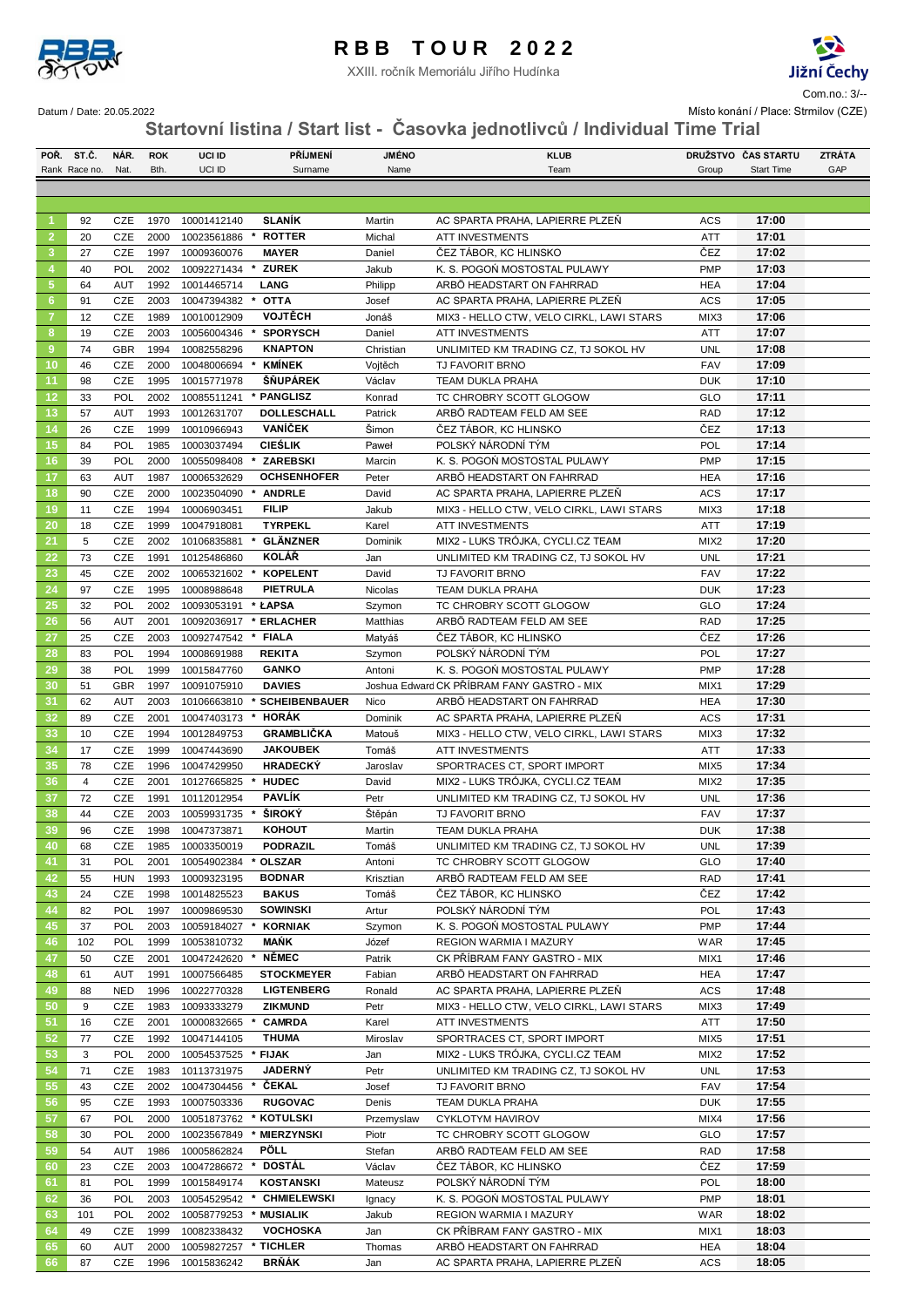| 67  | 8              | CZE        | 1993 | 10014153593                          | <b>KOBLIC</b>              | Radek         | MIX3 - HELLO CTW, VELO CIRKL, LAWI STARS | MIX3             | 18:06 |
|-----|----------------|------------|------|--------------------------------------|----------------------------|---------------|------------------------------------------|------------------|-------|
| 68  | 15             | <b>CZE</b> | 1996 | 10009220438                          | <b>SCHURAN</b>             | Michal        | <b>ATT INVESTMENTS</b>                   | <b>ATT</b>       | 18:07 |
| 69  | 76             | <b>CZE</b> | 2002 | 10046341530                          | * MACÁN                    | Karel         | SPORTRACES CT, SPORT IMPORT              | MIX5             | 18:08 |
| 70  | 2              | <b>POL</b> | 1999 | 10056303733                          | <b>MANOWSKI</b>            | Mateusz       | MIX2 - LUKS TRÓJKA, CYCLI.CZ TEAM        | MIX <sub>2</sub> | 18:09 |
| 71  | 70             | CZE        | 2002 |                                      | 10106214576 * FANDERLIK    | David         | UNLIMITED KM TRADING CZ, TJ SOKOL HV     | <b>UNL</b>       | 18:10 |
| 72  | 42             | CZE        | 2001 | 10047309409 * KŘENEK                 |                            | Adam          | TJ FAVORIT BRNO                          | <b>FAV</b>       | 18:11 |
| 73  | 94             | <b>CZE</b> | 2000 | 10047303244 * VONEŠ                  |                            | Jan           | TEAM DUKLA PRAHA                         | <b>DUK</b>       | 18:12 |
| 74  | 66             | POL        | 2002 | 10056326567 * OBITKO                 |                            | Jakub         | CYKLOTYM HAVIROV                         | MIX4             | 18:13 |
| 75  | 29             | <b>POL</b> | 2000 | 10053443748 * BIENIEK                |                            | Damian        | TC CHROBRY SCOTT GLOGOW                  | <b>GLO</b>       | 18:14 |
| 76  | 53             | <b>AUT</b> | 1988 | 10035067908                          | <b>GERETSCHNIG</b>         | Martin        | ARBÖ RADTEAM FELD AM SEE                 | <b>RAD</b>       | 18:15 |
| 77  | 22             | <b>CZE</b> | 2003 | 10046370125 *                        | <b>JINDŘICH</b>            | Pavel         | ČEZ TÁBOR, KC HLINSKO                    | ČEZ              | 18:16 |
| 78  | 80             | POL        | 2000 | 10015328408 * PAPIERSKI              |                            | Damian        | POLSKÝ NÁRODNÍ TÝM                       | POL              | 18:17 |
| 79  | 35             | POL        | 2003 | 10059241116 * MACIEJUK               |                            | Kacper        | K. S. POGOŃ MOSTOSTAL PULAWY             | PMP              | 18:18 |
| 80  | 100            | POL        | 2003 | 10059183825 * SEK                    |                            | Igor          | REGION WARMIA I MAZURY                   | <b>WAR</b>       | 18:19 |
| 81  | 48             | POL        | 1999 | 10069183010                          | <b>MAŁKOWSKI</b>           | Artur         | CK PŘÍBRAM FANY GASTRO - MIX             | MIX1             | 18:20 |
| 82  | 59             | DEN        | 2000 | 10054360093 * GULD                   |                            | Daniel        | ARBÖ HEADSTART ON FAHRRAD                | <b>HEA</b>       | 18:21 |
| 83  | 86             | CZE        | 1999 | 10059648516                          | <b>HABERMANN</b>           | Richard       | AC SPARTA PRAHA, LAPIERRE PLZEŃ          | ACS              | 18:22 |
| 84  | $\overline{7}$ | CZE        | 1991 | 10013112663                          | <b>NOVOTNÝ</b>             | Oldřich       | MIX3 - HELLO CTW, VELO CIRKL, LAWI STARS | MIX3             | 18:23 |
| 85  | 14             | CZE        | 2001 | 10047236758                          | <b>HETFLEIŠ</b><br>*       | Petr          | <b>ATT INVESTMENTS</b>                   | <b>ATT</b>       | 18:24 |
| 86  | 75             | CZE        | 2002 | 10097458611                          | KONOPÁSEK<br>*             | Tomáš         | SPORTRACES CT, SPORT IMPORT              | MIX <sub>5</sub> | 18:25 |
| 87  | $\mathbf{1}$   | <b>POL</b> | 1999 | 10015922229                          | <b>MIAZGA</b>              | Jan           | MIX2 - LUKS TRÓJKA, CYCLI.CZ TEAM        | MIX <sub>2</sub> | 18:26 |
| 88  | 69             | CZE        | 1997 | 10125292254                          | <b>JANUŠKA</b>             | David         | UNLIMITED KM TRADING CZ, TJ SOKOL HV     | <b>UNL</b>       | 18:27 |
| 89  | 41             | CZE        | 2001 | 10047373366                          | <b>VOLTR</b>               | Martin        | TJ FAVORIT BRNO                          | <b>FAV</b>       | 18:28 |
| 90  | 93             | CZE        | 1995 | 10009386550                          | <b>FIALA</b>               | Petr          | TEAM DUKLA PRAHA                         | <b>DUK</b>       | 18:29 |
| 91  | 65             | <b>POL</b> | 1990 | 10012535919                          | CZYZ                       | Bartolomiej   | <b>CYKLOTYM HAVIROV</b>                  | MIX4             | 18:30 |
| 92  | 28             | <b>POL</b> | 1999 | 10015850689                          | <b>GIERACKI</b>            | Patryk        | TC CHROBRY SCOTT GLOGOW                  | GLO              | 18:31 |
| 93  | 52             | <b>AUT</b> | 1983 | 10002727401                          | <b>HANS-JÖRG</b>           | Leopold       | ARBÖ RADTEAM FELD AM SEE                 | <b>RAD</b>       | 18:32 |
| 94  | 21             | CZE        | 2001 | 10047444805 * STIBAL                 |                            | Adam          | ČEZ TÁBOR, KC HLINSKO                    | ČEZ              | 18:33 |
| 95  | 79             | POL        | 2002 | 10111783891                          | * PERET                    | Kacper        | POLSKÝ NÁRODNÍ TÝM                       | <b>POL</b>       | 18:34 |
| 96  | 34             | POL        | 2002 |                                      | 10055125585 * SEDZIELEWSKI | Michal        | K. S. POGOŃ MOSTOSTAL PULAWY             | PMP              | 18:35 |
| 97  | 99             | <b>POL</b> | 2003 | 10055094162                          | * KUSY                     | Karol         | <b>REGION WARMIA I MAZURY</b>            | <b>WAR</b>       | 18:36 |
| 98  | 47             | CZE        | 2000 | 10023478933                          | ŘÍMAN<br>*                 | Jakub         | CK PŘÍBRAM FANY GASTRO - MIX             | MIX1             | 18:37 |
| 99  | 58             | <b>AUS</b> | 2001 | 10100626568                          | * KAEMPE                   | <b>Stinus</b> | ARBÖ HEADSTART ON FAHRRAD                | <b>HEA</b>       | 18:38 |
| 100 | 85             | CZE        | 1995 | 10009386449                          | <b>RYBA</b>                | Jan           | AC SPARTA PRAHA, LAPIERRE PLZEŇ          | ACS              | 18:39 |
| 101 | 6              | CZE        | 1984 | 10002832481                          | <b>BOUBAL</b>              | Martin        | MIX3 - HELLO CTW, VELO CIRKL, LAWI STARS | MIX3             | 18:40 |
| 102 | 13             | <b>CZE</b> | 2000 | 10023567344 * KAŠPAR                 |                            | Jan           | <b>ATT INVESTMENTS</b>                   | <b>ATT</b>       | 18:41 |
|     |                |            |      | počet závodíků / num. of riders: 102 |                            |               |                                          |                  |       |

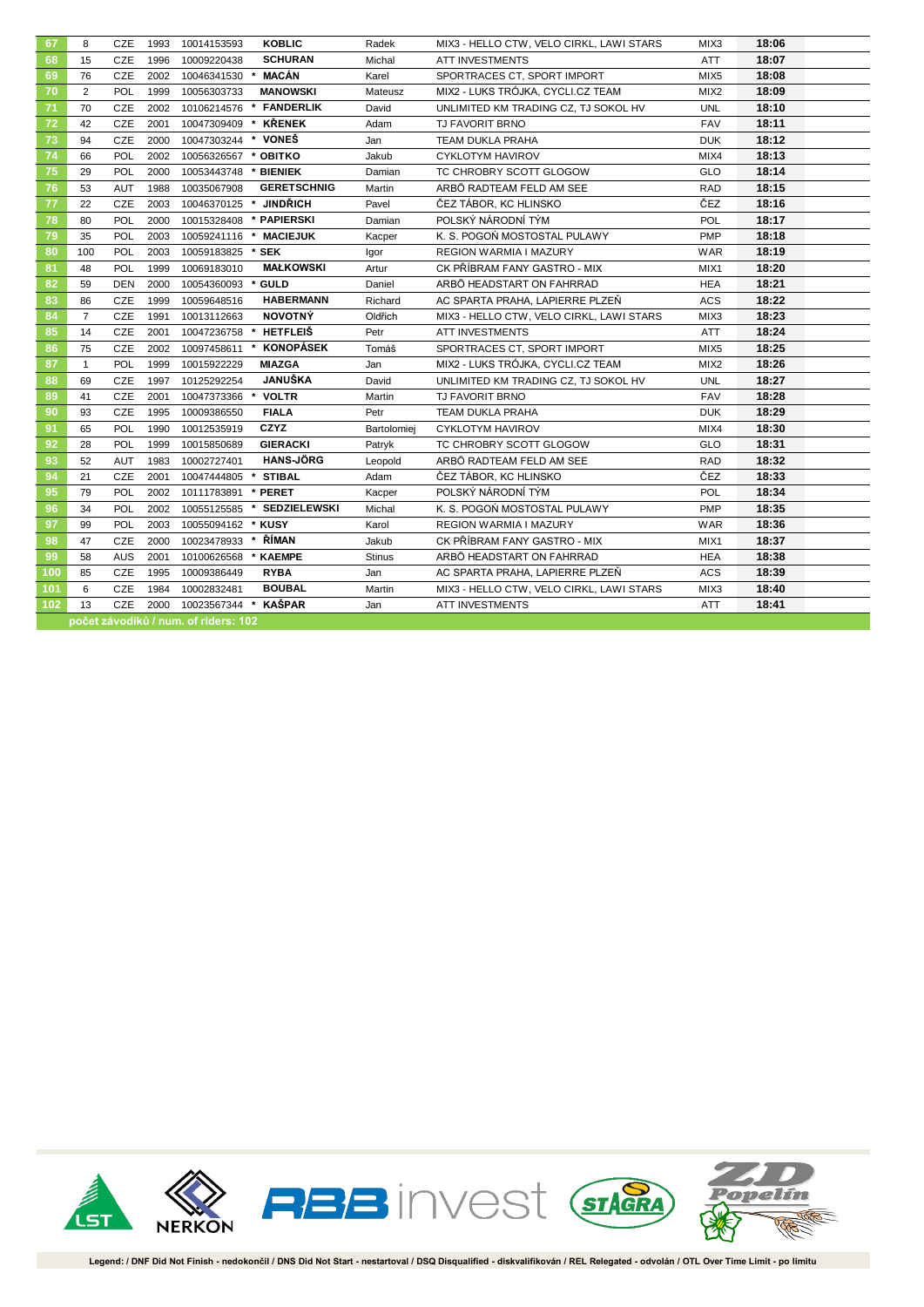

XXIII. ročník Memoriálu Jiřího Hudínka



**1. etapa / 1st Stage Entrance Community Community Community Community Community Community Community Community Community Community Community Community Community Community Community Community Community Community Community** Datum / Date: 20.05.2022 **Místo konání / Place: Strmilov (CZE)** 

### **POŘ. ST.Č. NÁR. ROK UCI ID PŘÍJMENÍ JMÉNO KLUB DRUŽSTVO ČAS ZTRÁTA BONIFIKACE Výsledková listina / Result**

|                | Rank Race no.           | Nat.       | Bth.         | UCI ID                | Surname            | Name           | Team                                             | Group      | Time                                       | GAP      | Bonification |
|----------------|-------------------------|------------|--------------|-----------------------|--------------------|----------------|--------------------------------------------------|------------|--------------------------------------------|----------|--------------|
|                |                         |            |              |                       |                    |                |                                                  |            |                                            |          |              |
|                | Délka / Distance: 12 km |            |              |                       |                    |                |                                                  |            |                                            |          |              |
|                |                         |            |              |                       |                    |                |                                                  |            | Průměrná rychlost / Average Speed: 45 km/h |          |              |
|                | 13                      | CZE        | 2000         | 10023567344           | KAŠPAR             | Jan            | <b>ATT INVESTMENTS</b>                           | ATT        | 15:59,64                                   | 00:00,00 |              |
| $\overline{2}$ | 15                      | CZE        | 1996         | 10009220438           | <b>SCHURAN</b>     | Michal         | <b>ATT INVESTMENTS</b>                           | ATT        | 16:06,15                                   | 00:06,51 |              |
| 3              | 58                      | <b>AUS</b> | 2001         | 10100626568           | * KAEMPE           | <b>Stinus</b>  | ARBÖ HEADSTART ON FAHRRAD                        | <b>HEA</b> | 16:12,12                                   | 00:12.48 |              |
| 4              | 17                      | CZE        | 1999         | 10047443690           | <b>JAKOUBEK</b>    | Tomáš          | <b>ATT INVESTMENTS</b>                           | ATT        | 16:17,46                                   | 00:17,82 |              |
| $\sqrt{5}$     | 41                      | CZE        | 2001         | 10047373366           | * VOLTR            | Martin         | TJ FAVORIT BRNO                                  | <b>FAV</b> | 16:18,01                                   | 00:18,37 |              |
| 6              | 83                      | POL        | 1994         | 10008691988           | <b>REKITA</b>      | Szymon         | POLSKÝ NÁRODNÍ TÝM                               | POL        | 16:19,07                                   | 00:19,43 |              |
| $\overline{7}$ | 16                      | CZE        | 2001         | 10000832665           | <b>CAMRDA</b>      | Karel          | <b>ATT INVESTMENTS</b>                           | ATT        | 16:19,82                                   | 00:20,18 |              |
| 8              | 82                      | POL        | 1997         | 10009869530           | <b>SOWINSKI</b>    | Artur          | POLSKÝ NÁRODNÍ TÝM                               | POL        | 16:19,84                                   | 00:20,20 |              |
| $\overline{9}$ | 29                      | <b>POL</b> | 2000         | 10053443748           | * BIENIEK          | Damian         | TC CHROBRY SCOTT GLOGOW                          | GLO        | 16:19,98                                   | 00:20,34 |              |
| 10             | 84                      | POL        | 1985         | 10003037494           | <b>CIEŚLIK</b>     | Paweł          | POLSKÝ NÁRODNÍ TÝM                               | POL        | 16:20,42                                   | 00:20,78 |              |
| 11             | 97                      | CZE        | 1995         | 10008988648           | PIETRULA           | Nicolas        | <b>TEAM DUKLA PRAHA</b>                          | <b>DUK</b> | 16:23,15                                   | 00:23,51 |              |
| 12             | 86                      | CZE        | 1999         | 10059648516           | <b>HABERMANN</b>   | Richard        | AC SPARTA PRAHA, LAPIERRE PLZEŇ                  | <b>ACS</b> | 16:24,43                                   |          |              |
|                |                         |            |              |                       |                    |                |                                                  |            |                                            | 00:24,79 |              |
| 13             | 53                      | AUT        | 1988         | 10035067908           | <b>GERETSCHNIG</b> | Martin         | ARBÖ RADTEAM FELD AM SEE                         | <b>RAD</b> | 16:25,31                                   | 00:25,67 |              |
| 14             | 100                     | POL        | 2003         | 10059183825           | * SEK              | Igor           | REGION WARMIA I MAZURY                           | <b>WAR</b> | 16:27,89                                   | 00:28,25 |              |
| 15             | 54                      | AUT        | 1986         | 10005862824           | PÖLL               | Stefan         | ARBÖ RADTEAM FELD AM SEE                         | <b>RAD</b> | 16:28,19                                   | 00:28,55 |              |
| 16             | 20                      | CZE        | 2000         | 10023561886           | * ROTTER           | Michal         | <b>ATT INVESTMENTS</b>                           | ATT        | 16:28,56                                   | 00:28,92 |              |
| 17             | 101                     | POL        | 2002         | 10058779253           | * MUSIALIK         | Jakub          | REGION WARMIA I MAZURY                           | <b>WAR</b> | 16:29,25                                   | 00:29,61 |              |
| 18             | 81                      | POL        | 1999         | 10015849174           | <b>KOSTANSKI</b>   | Mateusz        | POLSKÝ NÁRODNÍ TÝM                               | POL        | 16:31,64                                   | 00:32,00 |              |
| 19             | 80                      | POL        | 2000         | 10015328408           | * PAPIERSKI        | Damian         | POLSKÝ NÁRODNÍ TÝM                               | POL        | 16:31,77                                   | 00:32,13 |              |
| 20             | 46                      | CZE        | 2000         | 10048006694           | <b>KMÍNEK</b>      | Vojtěch        | TJ FAVORIT BRNO                                  | FAV        | 16:33,53                                   | 00:33,89 |              |
| 21             | 12                      | CZE        | 1989         | 10010012909           | VOJTĚCH            | Jonáš          | MIX3 - HELLO CTW, VELO CIRKL, LAWI STARS         | MIX3       | 16:37,69                                   | 00:38,05 |              |
| 22             | 52                      | AUT        | 1983         | 10002727401           | <b>HANS JÖRG</b>   | Leopold        | ARBÖ RADTEAM FELD AM SEE                         | <b>RAD</b> | 16:39,79                                   | 00:40,15 |              |
|                |                         |            |              |                       |                    |                |                                                  |            |                                            |          |              |
| 23             | 30                      | POL        | 2000         | 10023567849           | * MIERZYNSKI       | Piotr          | TC CHROBRY SCOTT GLOGOW                          | GLO        | 16:44,42                                   | 00:44,78 |              |
| 24             | 28                      | POL        | 1999         | 10015850689           | <b>GIERACKI</b>    | Patryk         | TC CHROBRY SCOTT GLOGOW                          | GLO        | 16:44,61                                   | 00:44,97 |              |
| 25             | 6                       | CZE        | 1984         | 10002832481           | <b>BOUBAL</b>      | Martin         | MIX3 - HELLO CTW, VELO CIRKL, LAWI STARS         | MIX3       | 16:45,23                                   | 00:45,59 |              |
| 26             | 87                      | CZE        | 1996         | 10015836242           | <b>BRŇÁK</b>       | Jan            | AC SPARTA PRAHA, LAPIERRE PLZEŇ                  | <b>ACS</b> | 16:45,25                                   | 00:45,61 |              |
| 27             | 25                      | CZE        | 2003         | 10092747542           | <b>FIALA</b>       | Matyáš         | ČEZ TÁBOR, KC HLINSKO                            | ČEZ        | 16:46,65                                   | 00:47,01 |              |
| 28             | 26                      | CZE        | 1999         | 10010966943           | <b>VANÍČEK</b>     | Šimon          | ČEZ TÁBOR, KC HLINSKO                            | ČEZ        | 16:50,05                                   | 00:50,41 |              |
| 29             | 94                      | CZE        | 2000         | 10047303244           | VONEŠ              | Jan            | <b>TEAM DUKLA PRAHA</b>                          | <b>DUK</b> | 16:51,43                                   | 00:51,79 |              |
| 30             | 34                      | POL        | 2002         | 10055125585           | * SEDZIELEWSKI     | Michal         | K. S. POGOŃ MOSTOSTAL PULAWY                     | <b>PMP</b> | 16:54,22                                   | 00:54,58 |              |
| 31             | 18                      | CZE        | 1999         | 10047918081           | <b>TYRPEKL</b>     | Karel          | <b>ATT INVESTMENTS</b>                           | ATT        | 16:57,80                                   | 00:58,16 |              |
| 32             | 39                      | POL        | 2000         | 10055098408           | ZAREBSKI           | Marcin         | K. S. POGOŃ MOSTOSTAL PULAWY                     | <b>PMP</b> | 16:58,09                                   | 00:58,45 |              |
| 33             | 35                      | POL        | 2003         | 10059241116           | * MACIEJUK         | Kacper         | K. S. POGOŃ MOSTOSTAL PULAWY                     | <b>PMP</b> | 16:58,68                                   | 00:59,04 |              |
| 34             | 99                      | POL        | 2003         | 10055094162           | * KUSY             | Karol          | REGION WARMIA I MAZURY                           | <b>WAR</b> | 16:59,53                                   | 00:59,89 |              |
| 35             | 95                      | CZE        | 1993         | 10007503336           | <b>RUGOVAC</b>     | Denis          | <b>TEAM DUKLA PRAHA</b>                          | <b>DUK</b> | 16:59,96                                   | 01:00,32 |              |
| 36             | 31                      | POL        | 2001         | 10054902384           | * OLSZAR           | Antoni         | TC CHROBRY SCOTT GLOGOW                          | GLO        | 17:02,95                                   | 01:03,31 |              |
|                |                         |            |              |                       |                    |                |                                                  |            |                                            |          |              |
| 37             | 19                      | CZE        | 2003         | 10056004346           | * SPORYSCH         | Daniel         | <b>ATT INVESTMENTS</b>                           | ATT        | 17:04,59                                   | 01:04,95 |              |
| 38             | 60                      | AUT        | 2000         | 10059827257           | * TICHLER          | Thomas         | ARBÖ HEADSTART ON FAHRRAD                        | <b>HEA</b> | 17:07,76                                   | 01:08,12 |              |
| 39             | 42                      | CZE        | 2001         | 10047309409           | * KŘENEK           | Adam           | <b>TJ FAVORIT BRNO</b>                           | FAV        | 17:09,25                                   | 01:09,61 |              |
| 40             | 56                      | AUT        | 2001         | 10092036917           | * ERLACHER         | Matthias       | ARBÖ RADTEAM FELD AM SEE                         | <b>RAD</b> | 17:09,37                                   | 01:09.73 |              |
| 41             | 37                      | POL        | 2003         | 10059184027 * KORNIAK |                    | Szymon         | K. S. POGOŃ MOSTOSTAL PULAWY                     | <b>PMP</b> | 17:10,86                                   | 01:11,22 |              |
| 42             | 75                      | CZE        | 2002         | 10097458611           | <b>KONOPÁSEK</b>   | Tomáš          | SPORTRACES CT, SPORT IMPORT                      | MIX5       | 17:15,74                                   | 01:16,10 |              |
| 43             | 59                      | <b>DEN</b> | 2000         | 10054360093           | <b>GUI D</b>       | Daniel         | ARBÖ HEADSTART ON FAHRRAD                        | <b>HEA</b> | 17:15,90                                   | 01:16,26 |              |
| 44             | 47                      | CZE        | 2000         | 10023478933           | ŘÍMAN              | Jakub          | CK PŘÍBRAM FANY GASTRO - MIX                     | MIX1       | 17:20,52                                   | 01:20,88 |              |
| 45             | 24                      | CZE        | 1998         | 10014825523           | <b>BAKUS</b>       | Tomáš          | ČEZ TÁBOR, KC HLINSKO                            | ČEZ        | 17:22,02                                   | 01:22,38 |              |
| 46             | 85                      | CZE        | 1995         | 10009386449           | <b>RYBA</b>        | Jan            | AC SPARTA PRAHA, LAPIERRE PLZEŇ                  | ACS        | 17:22,23                                   | 01:22,59 |              |
| 47             | 92                      | CZE        | 1970         | 10001412140           | SLANÍK             | Martin         | AC SPARTA PRAHA, LAPIERRE PLZEŇ                  | <b>ACS</b> | 17:22,54                                   | 01:22,90 |              |
| 48             | 67                      | POL        | 2000         | 10051873762           | * KOTULSKI         | Przemyslaw     | CYKLOTYM HAVIROV                                 | MIX4       | 17:22,66                                   | 01:23,02 |              |
| 49             | 88                      | <b>NED</b> | 1996         | 10022770328           | <b>LIGTENBERG</b>  | Ronald         | AC SPARTA PRAHA, LAPIERRE PLZEŇ                  | ACS        | 17:23,16                                   | 01:23,52 |              |
| 50             | $\mathbf{1}$            | POL        | 1999         | 10015922229           | <b>MIAZGA</b>      | Jan            | MIX2 - LUKS TRÓJKA, CYCLI.CZ TEAM                | MIX2       | 17:23,18                                   | 01:23,54 |              |
| 51             | 32                      | POL        | 2002         | 10093053191           | * ŁAPSA            | Szymon         | TC CHROBRY SCOTT GLOGOW                          | GLO        | 17:25,52                                   | 01:25,88 |              |
| 52             | 36                      | POL        | 2003         | 10054529542           | <b>CHMIELEWSKI</b> | Ignacy         | K. S. POGOŃ MOSTOSTAL PULAWY                     | <b>PMP</b> | 17:29,83                                   | 01:30,19 |              |
|                |                         |            |              |                       |                    |                |                                                  |            |                                            |          |              |
| 53<br>54       | 27<br>93                | CZE<br>CZE | 1997<br>1995 | 10009360076           | <b>MAYER</b>       | Daniel<br>Petr | ČEZ TÁBOR, KC HLINSKO<br><b>TEAM DUKLA PRAHA</b> | ČEZ        | 17:30,20<br>17:33,96                       | 01:30,56 |              |
|                |                         |            |              | 10009386550           | <b>FIALA</b>       |                |                                                  | <b>DUK</b> |                                            | 01:34,32 |              |
| 55             | 40                      | POL        | 2002         | 10092271434           | * ZUREK            | Jakub          | K. S. POGOŃ MOSTOSTAL PULAWY                     | <b>PMP</b> | 17:34,41                                   | 01:34,77 |              |
| 56             | 14                      | CZE        | 2001         | 10047236758           | HETFLEIŠ           | Petr           | <b>ATT INVESTMENTS</b>                           | ATT        | 17:34,69                                   | 01:35,05 |              |
| 57             | 7                       | CZE        | 1991         | 10013112663           | <b>NOVOTNÝ</b>     | Oldřich        | MIX3 - HELLO CTW, VELO CIRKL, LAWI STARS         | MIX3       | 17:36,29                                   | 01:36,65 |              |
| 58             | 22                      | CZE        | 2003         | 10046370125           | <b>JINDŘICH</b>    | Pavel          | ČEZ TÁBOR, KC HLINSKO                            | ČEZ        | 17:39,29                                   | 01:39,65 |              |
| 59             | 89                      | CZE        | 2001         | 10047403173           | HORÁK              | Dominik        | AC SPARTA PRAHA, LAPIERRE PLZEŇ                  | ACS        | 17:40,62                                   | 01:40,98 |              |
| 60             | 8                       | CZE        | 1993         | 10014153593           | <b>KOBLIC</b>      | Radek          | MIX3 - HELLO CTW, VELO CIRKL, LAWI STARS         | MIX3       | 17:41,72                                   | 01:42,08 |              |
| 61             | 51                      | <b>GBR</b> | 1997         | 10091075910           | <b>DAVIES</b>      |                | Joshua Edward CK PŘÍBRAM FANY GASTRO - MIX       | MIX1       | 17:42,96                                   | 01:43,32 |              |
| 62             | 66                      | POL        | 2002         | 10056326567           | * OBITKO           | Jakub          | CYKLOTYM HAVIROV                                 | MIX4       | 17:43,34                                   | 01:43,70 |              |
| 63             | 96                      | CZE        | 1998         | 10047373871           | <b>KOHOUT</b>      | Martin         | TEAM DUKLA PRAHA                                 | <b>DUK</b> | 17:43,41                                   | 01:43,77 |              |
| 64             | $\overline{2}$          | POL        | 1999         | 10056303733           | <b>MANOWSKI</b>    | Mateusz        | MIX2 - LUKS TRÓJKA, CYCLI.CZ TEAM                | MIX2       | 17:44,63                                   | 01:44,99 |              |
| 65             | 65                      | POL        | 1990         | 10012535919           | CZYZ               | Bartolomiej    | CYKLOTYM HAVIROV                                 | MIX4       | 17:46,06                                   | 01:46,42 |              |
| 66             | 3                       | POL        | 2000         | 10054537525           | * FIJAK            | Jan            | MIX2 - LUKS TRÓJKA, CYCLI.CZ TEAM                | MIX2       | 17:47,35                                   | 01:47,71 |              |
| 67             | 33                      | POL        | 2002         | 10085511241           | PANGLISZ           | Konrad         | TC CHROBRY SCOTT GLOGOW                          | GLO        | 17:48,17                                   |          |              |
|                |                         |            |              |                       |                    |                |                                                  |            |                                            | 01:48,53 |              |
| 68             | 50                      | CZE        | 2001         | 10047242620           | NĚMEC              | Patrik         | CK PŘÍBRAM FANY GASTRO - MIX                     | MIX1       | 17:52,51                                   | 01:52,87 |              |
| 69             | 55                      | <b>HUN</b> | 1993         | 10009323195           | <b>BODNAR</b>      | Krisztian      | ARBÖ RADTEAM FELD AM SEE                         | <b>RAD</b> | 17:56,63                                   | 01:56,99 |              |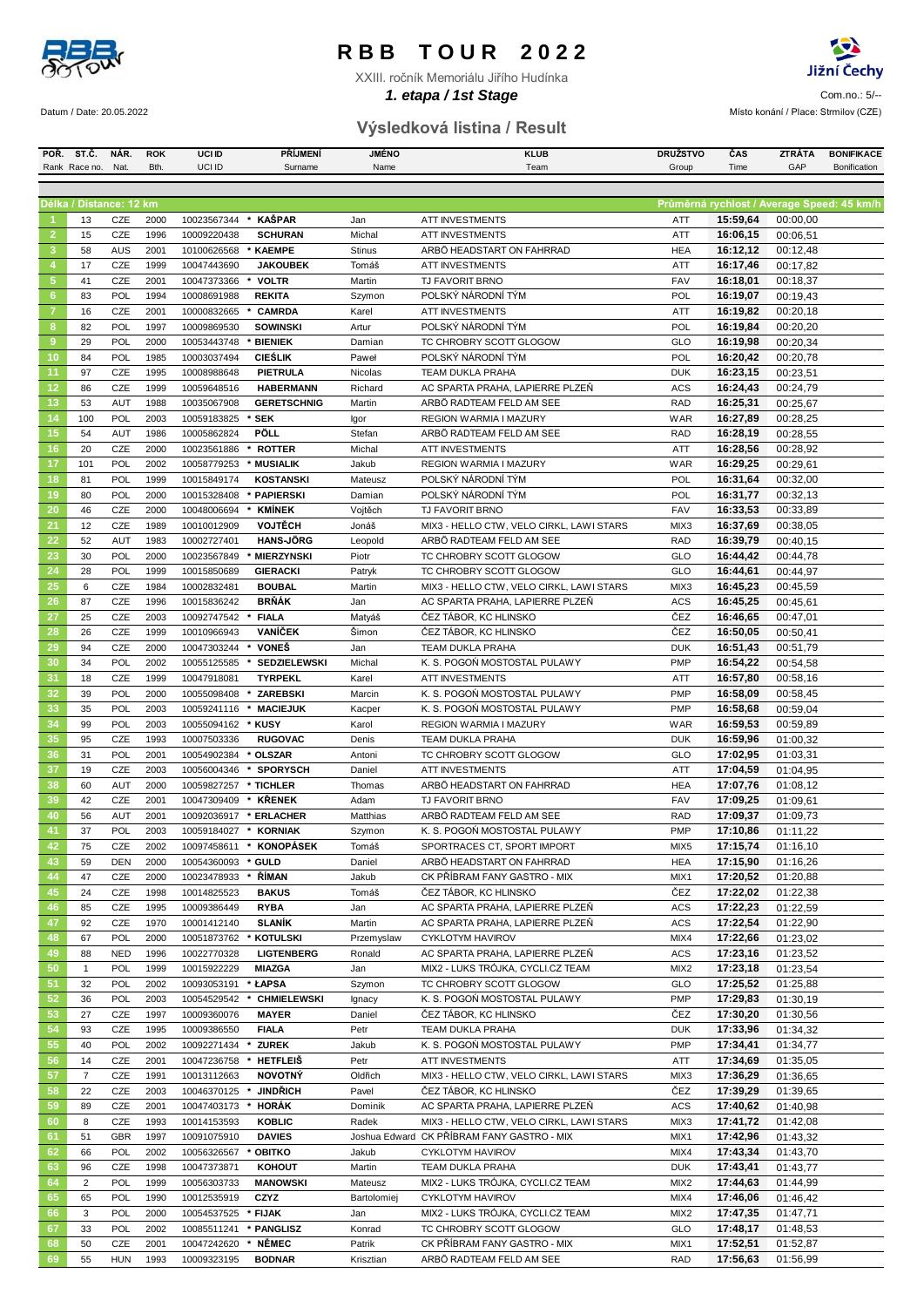| 70  | 76  | CZE        | 2002 | 10046341530                          | * MACÁN            | Karel     | SPORTRACES CT, SPORT IMPORT              | MIX <sub>5</sub> | 17:57,88 | 01:58,24 |
|-----|-----|------------|------|--------------------------------------|--------------------|-----------|------------------------------------------|------------------|----------|----------|
| 71  | 49  | CZE        | 1999 | 10082338432                          | <b>VOCHOSKA</b>    | Jan       | CK PŘÍBRAM FANY GASTRO - MIX             | MIX <sub>1</sub> | 17:59,17 | 01:59,53 |
| 72  | 5   | CZE        | 2002 | 10106835881                          | GLÄNZNER           | Dominik   | MIX2 - LUKS TRÓJKA, CYCLI.CZ TEAM        | MIX2             | 18:00,74 | 02:01,10 |
| 73  | 43  | CZE        | 2002 | 10047304456                          | ČEKAL              | Josef     | TJ FAVORIT BRNO                          | FAV              | 18:01,22 | 02:01.58 |
| 74  | 57  | <b>AUT</b> | 1993 | 10012631707                          | <b>DOLLESCHALL</b> | Patrick   | ARBÖ RADTEAM FELD AM SEE                 | <b>RAD</b>       | 18:02.37 | 02:02,73 |
| 75  | 78  | CZE        | 1996 | 10047429950                          | <b>HRADECKÝ</b>    | Jaroslav  | SPORTRACES CT, SPORT IMPORT              | MIX <sub>5</sub> | 18:06,54 | 02:06,90 |
| 76  | 45  | CZE        | 2002 | 10065321602                          | <b>KOPELENT</b>    | David     | TJ FAVORIT BRNO                          | FAV              | 18:08,18 | 02:08,54 |
| 77  | 63  | AUT        | 1987 | 10006532629                          | <b>OCHSENHOFER</b> | Peter     | ARBÖ HEADSTART ON FAHRRAD                | <b>HEA</b>       | 18:08,25 | 02:08.61 |
| 78  | 73  | CZE        | 1991 | 10125486860                          | <b>KOLÁŘ</b>       | Jan       | UNLIMITED KM TRADING CZ. TJ SOKOL HV     | UNL              | 18:08.84 | 02:09,20 |
| 79  | 98  | CZE        | 1995 | 10015771978                          | ŠŇUPÁREK           | Václav    | TEAM DUKLA PRAHA                         | <b>DUK</b>       | 18:09,02 | 02:09,38 |
| 80  | 9   | CZE        | 1983 | 10093333279                          | ZIKMUND            | Petr      | MIX3 - HELLO CTW, VELO CIRKL, LAWI STARS | MIX3             | 18:10,51 | 02:10,87 |
| 81  | 4   | CZE        | 2001 | 10127665825                          | <b>HUDEC</b>       | David     | MIX2 - LUKS TRÓJKA, CYCLI.CZ TEAM        | MIX <sub>2</sub> | 18:12,95 | 02:13,31 |
| 82  | 38  | POL        | 1999 | 10015847760                          | <b>GANKO</b>       | Antoni    | K. S. POGOŃ MOSTOSTAL PULAWY             | PMP              | 18:14,19 | 02:14,55 |
| 83  | 11  | CZE        | 1994 | 10006903451                          | <b>FILIP</b>       | Jakub     | MIX3 - HELLO CTW, VELO CIRKL, LAWI STARS | MIX3             | 18:15,12 | 02:15,48 |
| 84  | 64  | AUT        | 1992 | 10014465714                          | LANG               | Philipp   | ARBÖ HEADSTART ON FAHRRAD                | <b>HEA</b>       | 18:16,99 | 02:17,35 |
| 85  | 23  | CZE        | 2003 | 10047286672                          | DOSTÁL             | Václav    | ČEZ TÁBOR, KC HLINSKO                    | ČEZ              | 18:19,59 | 02:19,95 |
| 86  | 44  | CZE        | 2003 | 10059931735                          | ŠIROKÝ             | Štěpán    | TJ FAVORIT BRNO                          | <b>FAV</b>       | 18:22,81 | 02:23,17 |
| 87  | 102 | POL        | 1999 | 10053810732                          | <b>MAŃK</b>        | Józef     | REGION WARMIA I MAZURY                   | WAR              | 18:25,44 | 02:25,80 |
| 88  | 48  | POL        | 1999 | 10069183010                          | <b>MAŁKOWSKI</b>   | Artur     | CK PŘÍBRAM FANY GASTRO - MIX             | MIX1             | 18:26,49 | 02:26,85 |
| 89  | 61  | AUT        | 1991 | 10007566485                          | <b>STOCKMEYER</b>  | Fabian    | ARBÖ HEADSTART ON FAHRRAD                | <b>HEA</b>       | 18:30,92 | 02:31,28 |
| 90  | 69  | CZE        | 1997 | 10125292254                          | JANUŠKA            | David     | UNLIMITED KM TRADING CZ, TJ SOKOL HV     | <b>UNL</b>       | 18:34,89 | 02:35,25 |
| 91  | 90  | CZE        | 2000 | 10023504090                          | <b>ANDRLE</b>      | David     | AC SPARTA PRAHA, LAPIERRE PLZEŇ          | ACS              | 18:36,00 | 02:36,36 |
| 92  | 72  | CZE        | 1991 | 10112012954                          | PAVLÍK             | Petr      | UNLIMITED KM TRADING CZ, TJ SOKOL HV     | <b>UNL</b>       | 18:38,48 | 02:38,84 |
| 93  | 70  | CZE        | 2002 | 10106214576                          | <b>FANDERLIK</b>   | David     | UNLIMITED KM TRADING CZ, TJ SOKOL HV     | <b>UNL</b>       | 18:40,44 | 02:40,80 |
| 94  | 91  | CZE        | 2003 | 10047394382                          | <b>OTTA</b>        | Josef     | AC SPARTA PRAHA, LAPIERRE PLZEŇ          | ACS              | 18:41,96 | 02:42,32 |
| 95  | 68  | CZE        | 1985 | 10003350019                          | <b>PODRAZIL</b>    | Tomáš     | UNLIMITED KM TRADING CZ, TJ SOKOL HV     | <b>UNL</b>       | 18:42,52 | 02:42,88 |
| 96  | 77  | CZE        | 1992 | 10047144105                          | <b>THUMA</b>       | Miroslav  | SPORTRACES CT, SPORT IMPORT              | MIX <sub>5</sub> | 18:55,35 | 02:55,71 |
| 97  | 10  | CZE        | 1994 | 10012849753                          | <b>GRAMBLIČKA</b>  | Matouš    | MIX3 - HELLO CTW, VELO CIRKL, LAWI STARS | MIX3             | 18:59,76 | 03:00,12 |
| 98  | 74  | <b>GBR</b> | 1994 | 10082558296                          | <b>KNAPTON</b>     | Christian | UNLIMITED KM TRADING CZ, TJ SOKOL HV     | <b>UNL</b>       | 19:06,84 | 03:07,20 |
| 99  | 79  | POL        | 2002 | 10111783891                          | * PERET            | Kacper    | POLSKÝ NÁRODNÍ TÝM                       | POL              | 19:25,26 | 03:25,62 |
| 100 | 71  | CZE        | 1983 | 10113731975                          | <b>JADERNÝ</b>     | Petr      | UNLIMITED KM TRADING CZ, TJ SOKOL HV     | <b>UNL</b>       | 19:34,85 | 03:35,21 |
| 101 | 21  | CZE        | 2001 | 10047444805                          | <b>STIBAL</b>      | Adam      | ČEZ TÁBOR, KC HLINSKO                    | ČEZ              | 19:36,17 | 03:36,53 |
| 102 | 62  | AUT        | 2003 | 10106663810                          | * SCHEIBENBAUER    | Nico      | ARBÖ HEADSTART ON FAHRRAD                | <b>HEA</b>       | 19:40,56 | 03:40,92 |
|     |     |            |      | počet závodíků / num. of riders: 102 |                    |           |                                          |                  |          |          |

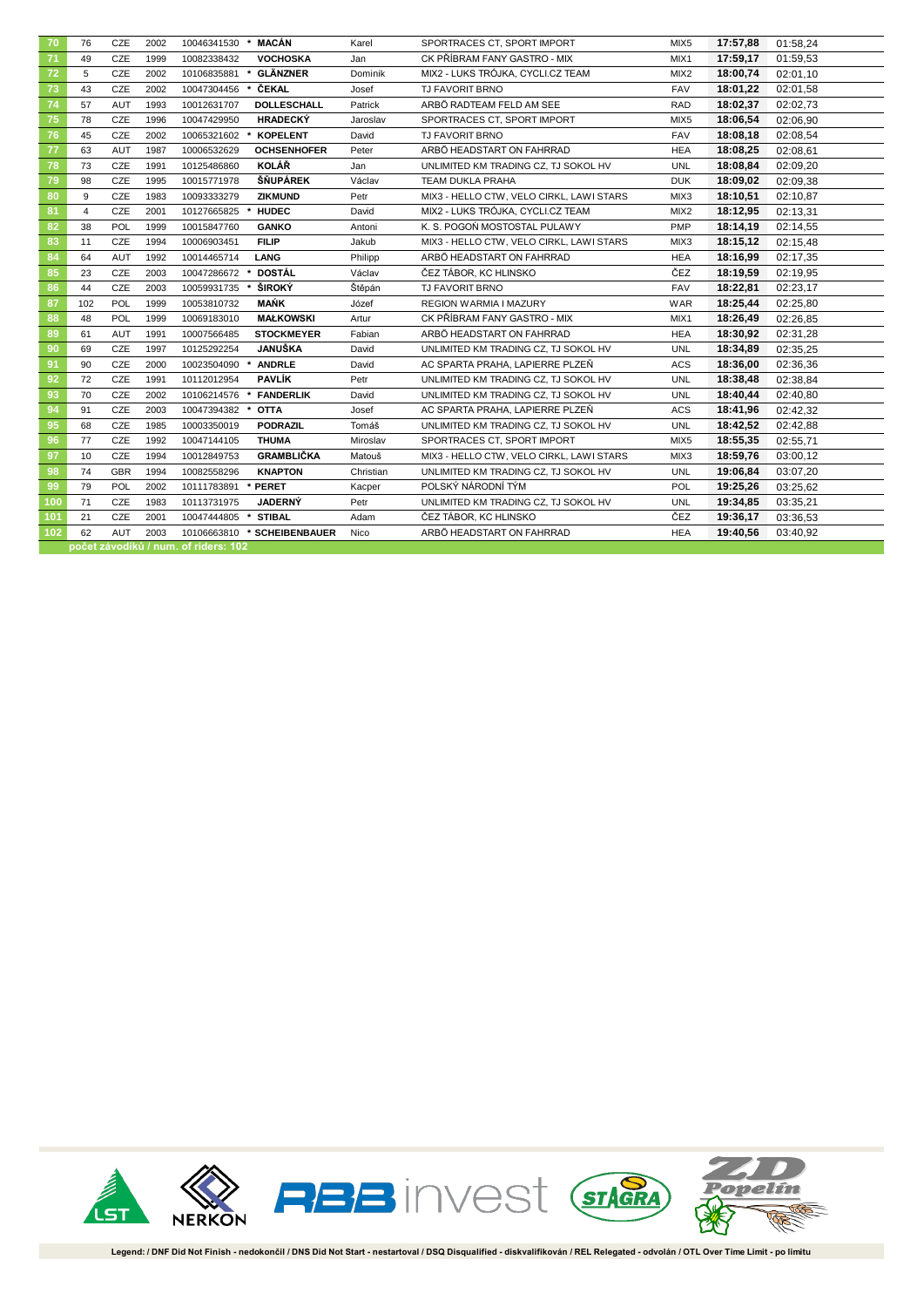

XXIII. ročník Memoriálu Jiřího Hudínka



A1 Com.no.: 7/-- *po 1. etapě / after 1st Stage* Datum / Date: 20.05.2022 Místo konání / Place: Český Rudolec (CZE)

### **Výsledková listina / Result**

| POR.           | ST.C.                   | NAR.       | <b>ROK</b> | <b>UCI ID</b>                      | <b>PRIJMENI</b>     | <b>JMENO</b>  | <b>KLUB</b>                                | <b>DRUZSTVO</b>                               | CAS     | ZTRATA  |
|----------------|-------------------------|------------|------------|------------------------------------|---------------------|---------------|--------------------------------------------|-----------------------------------------------|---------|---------|
|                | Rank Race no.           | Nat.       | Bth.       | UCI ID                             | Surname             | Name          | Team                                       | Group                                         | Time    | GAP     |
|                |                         |            |            |                                    |                     |               |                                            |                                               |         |         |
|                |                         |            |            |                                    |                     |               |                                            |                                               |         |         |
|                | Délka / Distance: 12 km |            |            |                                    |                     |               |                                            | Průměrná rychlost / Average Speed: 45,05 km/h |         |         |
| -1             | 13                      | CZE        | 2000       | 10023567344<br>$\boldsymbol{\ast}$ | <b>KAŠPAR</b>       | Jan           | ATT INVESTMENTS                            | ATT                                           | 0:15:59 | 0:00:00 |
| $\overline{2}$ | 15                      | CZE        |            | 10009220438                        | <b>SCHURAN</b>      |               | <b>ATT INVESTMENTS</b>                     |                                               | 0:16:06 | 0:00:07 |
|                |                         |            | 1996       |                                    |                     | Michal        |                                            | ATT                                           |         |         |
| 3              | 58                      | <b>AUS</b> | 2001       | 10100626568<br>$\ast$              | <b>KAEMPE</b>       | <b>Stinus</b> | ARBÖ HEADSTART ON FAHRRAD                  | <b>HEA</b>                                    | 0:16:12 | 0:00:13 |
| $\overline{4}$ | 17                      | CZE        | 1999       | 10047443690                        | <b>JAKOUBEK</b>     | Tomáš         | <b>ATT INVESTMENTS</b>                     | <b>ATT</b>                                    | 0:16:17 | 0:00:18 |
| $\sqrt{5}$     | 41                      | CZE        | 2001       | 10047373366<br>$\star$             | <b>VOLTR</b>        | Martin        | <b>TJ FAVORIT BRNO</b>                     | <b>FAV</b>                                    | 0:16:18 | 0:00:19 |
| 6              | 83                      | POL        | 1994       | 10008691988                        | <b>REKITA</b>       | Szymon        | POLSKÝ NÁRODNÍ TÝM                         | POL                                           | 0:16:19 | 0:00:20 |
|                |                         |            |            |                                    |                     |               |                                            |                                               |         |         |
| $\overline{7}$ | 16                      | CZE        | 2001       | 10000832665<br>$\star$             | <b>CAMRDA</b>       | Karel         | <b>ATT INVESTMENTS</b>                     | <b>ATT</b>                                    | 0:16:19 | 0:00:20 |
| 8              | 82                      | POL        | 1997       | 10009869530                        | <b>SOWINSKI</b>     | Artur         | POLSKÝ NÁRODNÍ TÝM                         | POL                                           | 0:16:19 | 0:00:20 |
| 9              | 29                      | POL        | 2000       | 10053443748                        | <b>BIENIEK</b>      | Damian        | TC CHROBRY SCOTT GLOGOW                    | GLO                                           | 0:16:19 | 0:00:20 |
| 10             | 84                      | POL        | 1985       | 10003037494                        | <b>CIEŚLIK</b>      | Paweł         | POLSKÝ NÁRODNÍ TÝM                         | <b>POL</b>                                    | 0:16:20 | 0:00:21 |
| 11             | 97                      | CZE        | 1995       | 10008988648                        | PIETRULA            | Nicolas       | TEAM DUKLA PRAHA                           | <b>DUK</b>                                    | 0:16:23 | 0:00:24 |
|                |                         |            |            |                                    |                     |               |                                            |                                               |         |         |
| 12             | 86                      | CZE        | 1999       | 10059648516                        | <b>HABERMANN</b>    | Richard       | AC SPARTA PRAHA, LAPIERRE PLZEŇ            | <b>ACS</b>                                    | 0:16:24 | 0:00:25 |
| 13             | 53                      | <b>AUT</b> | 1988       | 10035067908                        | <b>GERETSCHNIG</b>  | Martin        | ARBÖ RADTEAM FELD AM SEE                   | <b>RAD</b>                                    | 0:16:25 | 0:00:26 |
| 14             | 100                     | POL        | 2003       | 10059183825 * SEK                  |                     | Igor          | REGION WARMIA I MAZURY                     | <b>WAR</b>                                    | 0:16:27 | 0:00:28 |
| 15             | 54                      | <b>AUT</b> | 1986       | 10005862824                        | PÖLL                | Stefan        | ARBÖ RADTEAM FELD AM SEE                   | <b>RAD</b>                                    | 0:16:28 | 0:00:29 |
|                |                         |            |            |                                    |                     |               |                                            |                                               |         |         |
| 16             | 20                      | <b>CZE</b> | 2000       | 10023561886<br>*                   | <b>ROTTER</b>       | Michal        | <b>ATT INVESTMENTS</b>                     | ATT                                           | 0:16:28 | 0:00:29 |
| 17             | 101                     | POL        | 2002       | 10058779253<br>$\pmb{\ast}$        | <b>MUSIALIK</b>     | Jakub         | REGION WARMIA I MAZURY                     | <b>WAR</b>                                    | 0:16:29 | 0:00:30 |
| 18             | 81                      | POL        | 1999       | 10015849174                        | <b>KOSTANSKI</b>    | Mateusz       | POLSKÝ NÁRODNÍ TÝM                         | <b>POL</b>                                    | 0:16:31 | 0:00:32 |
| 19             | 80                      | POL        | 2000       | 10015328408<br>*                   | <b>PAPIERSKI</b>    | Damian        | POLSKÝ NÁRODNÍ TÝM                         | POL                                           | 0:16:31 | 0:00:32 |
| 20             | 46                      | CZE        | 2000       | 10048006694                        | <b>KMÍNEK</b>       | Vojtěch       | <b>TJ FAVORIT BRNO</b>                     | <b>FAV</b>                                    | 0:16:33 | 0:00:34 |
| 21             | 12                      | CZE        |            |                                    | <b>VOJTĚCH</b>      |               | MIX3 - HELLO CTW, VELO CIRKL, LAWI STARS   |                                               | 0:16:37 | 0:00:38 |
|                |                         |            | 1989       | 10010012909                        |                     | Jonáš         |                                            | MIX3                                          |         |         |
| 22             | 52                      | <b>AUT</b> | 1983       | 10002727401                        | <b>HANS-JÖRG</b>    | Leopold       | ARBÖ RADTEAM FELD AM SEE                   | <b>RAD</b>                                    | 0:16:39 | 0:00:40 |
| 23             | 30                      | POL        | 2000       | 10023567849<br>$\star$             | <b>MIERZYNSKI</b>   | Piotr         | TC CHROBRY SCOTT GLOGOW                    | GLO                                           | 0:16:44 | 0:00:45 |
| 24             | 28                      | POL        | 1999       | 10015850689                        | <b>GIERACKI</b>     | Patryk        | TC CHROBRY SCOTT GLOGOW                    | GLO                                           | 0:16:44 | 0:00:45 |
| 25             | 6                       | CZE        | 1984       | 10002832481                        | <b>BOUBAL</b>       | Martin        | MIX3 - HELLO CTW, VELO CIRKL, LAWI STARS   | MIX <sub>3</sub>                              | 0:16:45 | 0:00:46 |
|                |                         |            |            |                                    |                     |               |                                            |                                               |         |         |
| 26             | 87                      | CZE        | 1996       | 10015836242                        | <b>BRŇÁK</b>        | Jan           | AC SPARTA PRAHA, LAPIERRE PLZEŇ            | <b>ACS</b>                                    | 0:16:45 | 0:00:46 |
| 27             | 25                      | CZE        | 2003       | 10092747542<br>$\ast$              | <b>FIALA</b>        | Matyáš        | ČEZ TÁBOR, KC HLINSKO                      | ČEZ                                           | 0:16:46 | 0:00:47 |
| 28             | 26                      | CZE        | 1999       | 10010966943                        | <b>VANÍČEK</b>      | Šimon         | ČEZ TÁBOR, KC HLINSKO                      | ČEZ                                           | 0:16:50 | 0:00:51 |
| 29             | 94                      | CZE        | 2000       | 10047303244<br>$\pmb{\ast}$        | <b>VONEŠ</b>        | Jan           | TEAM DUKLA PRAHA                           | <b>DUK</b>                                    | 0:16:51 | 0:00:52 |
| 30             | 34                      | POL        | 2002       | 10055125585 *                      | <b>SEDZIELEWSKI</b> | Michal        | K. S. POGOŃ MOSTOSTAL PULAWY               | <b>PMP</b>                                    | 0:16:54 | 0:00:55 |
|                |                         |            |            |                                    |                     |               |                                            |                                               |         |         |
| 31             | 18                      | <b>CZE</b> | 1999       | 10047918081                        | <b>TYRPEKL</b>      | Karel         | <b>ATT INVESTMENTS</b>                     | ATT                                           | 0:16:57 | 0:00:58 |
| 32             | 39                      | POL        | 2000       | 10055098408 * ZAREBSKI             |                     | Marcin        | K. S. POGOŃ MOSTOSTAL PULAWY               | <b>PMP</b>                                    | 0:16:58 | 0:00:59 |
| 33             | 35                      | POL        | 2003       | 10059241116                        | <b>MACIEJUK</b>     | Kacper        | K. S. POGOŃ MOSTOSTAL PULAWY               | <b>PMP</b>                                    | 0:16:58 | 0:00:59 |
| 34             | 99                      | POL        | 2003       | 10055094162<br>$\pmb{\ast}$        | <b>KUSY</b>         | Karol         | REGION WARMIA I MAZURY                     | <b>WAR</b>                                    | 0:16:59 | 0:01:00 |
| 35             | 95                      | <b>CZE</b> | 1993       | 10007503336                        | <b>RUGOVAC</b>      | Denis         | TEAM DUKLA PRAHA                           | <b>DUK</b>                                    | 0:16:59 | 0:01:00 |
|                |                         |            |            |                                    |                     |               |                                            |                                               |         |         |
| 36             | 31                      | POL        | 2001       | 10054902384 * OLSZAR               |                     | Antoni        | TC CHROBRY SCOTT GLOGOW                    | GLO                                           | 0:17:02 | 0:01:03 |
| 37             | 19                      | CZE        | 2003       | 10056004346<br>$\star$             | <b>SPORYSCH</b>     | Daniel        | <b>ATT INVESTMENTS</b>                     | ATT                                           | 0:17:04 | 0:01:05 |
| 38             | 60                      | <b>AUT</b> | 2000       | 10059827257 * TICHLER              |                     | Thomas        | ARBÖ HEADSTART ON FAHRRAD                  | <b>HEA</b>                                    | 0:17:07 | 0:01:08 |
| 39             | 42                      | CZE        | 2001       | 10047309409 * KŘENEK               |                     | Adam          | <b>TJ FAVORIT BRNO</b>                     | <b>FAV</b>                                    | 0:17:09 | 0:01:10 |
| 40             | 56                      | AUT        | 2001       | 10092036917 * ERLACHER             |                     | Matthias      | ARBÖ RADTEAM FELD AM SEE                   | <b>RAD</b>                                    | 0:17:09 | 0:01:10 |
|                |                         |            |            |                                    |                     |               |                                            |                                               |         |         |
| 41             | 37                      | <b>POL</b> | 2003       | 10059184027 * KORNIAK              |                     | Szymon        | K. S. POGOŃ MOSTOSTAL PULAWY               | <b>PMP</b>                                    | 0:17:10 | 0:01:11 |
| 42             | 75                      | CZE        | 2002       | 10097458611 *                      | <b>KONOPÁSEK</b>    | Tomáš         | SPORTRACES CT, SPORT IMPORT                | MIX5                                          | 0:17:15 | 0:01:16 |
| 43             | 59                      | <b>DEN</b> | 2000       | 10054360093 * GULD                 |                     | Daniel        | ARBÖ HEADSTART ON FAHRRAD                  | <b>HEA</b>                                    | 0:17:15 | 0:01:16 |
| 44             | 47                      | CZE        | 2000       | 10023478933<br>$\boldsymbol{\ast}$ | ŘÍMAN               | Jakub         | CK PŘÍBRAM FANY GASTRO - MIX               | MIX1                                          | 0:17:20 | 0:01:21 |
| 45             | 24                      | CZE        | 1998       | 10014825523                        | <b>BAKUS</b>        | Tomáš         | ČEZ TÁBOR, KC HLINSKO                      | ČEZ                                           | 0:17:22 | 0:01:23 |
| 46             | 85                      | CZE        | 1995       | 10009386449                        | <b>RYBA</b>         | Jan           | AC SPARTA PRAHA, LAPIERRE PLZEŇ            | <b>ACS</b>                                    | 0:17:22 | 0:01:23 |
|                |                         |            |            |                                    |                     |               |                                            |                                               |         |         |
| 47             | 92                      | CZE        | 1970       | 10001412140                        | <b>SLANIK</b>       | Martin        | AC SPARTA PRAHA, LAPIERRE PLZEŇ            | <b>ACS</b>                                    | 0:17:22 | 0:01:23 |
| 48             | 67                      | POL        | 2000       | 10051873762 *                      | <b>KOTULSKI</b>     | Przemyslaw    | CYKLOTYM HAVIROV                           | MIX4                                          | 0:17:22 | 0:01:23 |
| 49             | 88                      | <b>NED</b> | 1996       | 10022770328                        | <b>LIGTENBERG</b>   | Ronald        | AC SPARTA PRAHA, LAPIERRE PLZEŇ            | <b>ACS</b>                                    | 0:17:23 | 0:01:24 |
| 50             | $\mathbf{1}$            | POL        | 1999       | 10015922229                        | <b>MIAZGA</b>       | Jan           | MIX2 - LUKS TRÓJKA, CYCLI.CZ TEAM          | MIX <sub>2</sub>                              | 0:17:23 | 0:01:24 |
| 51             | 32                      | POL        | 2002       | 10093053191                        | * ŁAPSA             | Szymon        | TC CHROBRY SCOTT GLOGOW                    | GLO                                           | 0:17:25 | 0:01:26 |
|                |                         |            |            |                                    |                     |               |                                            |                                               |         |         |
| 52             | 36                      | POL        | 2003       | 10054529542 *                      | <b>CHMIELEWSKI</b>  | Ignacy        | K. S. POGOŃ MOSTOSTAL PULAWY               | <b>PMP</b>                                    | 0:17:29 | 0:01:30 |
| 53             | 27                      | CZE        | 1997       | 10009360076                        | <b>MAYER</b>        | Daniel        | ČEZ TÁBOR, KC HLINSKO                      | ČEZ                                           | 0:17:30 | 0:01:31 |
| 54             | 93                      | CZE        | 1995       | 10009386550                        | <b>FIALA</b>        | Petr          | TEAM DUKLA PRAHA                           | <b>DUK</b>                                    | 0:17:33 | 0:01:34 |
| 55             | 40                      | POL        | 2002       | 10092271434 *                      | <b>ZUREK</b>        | Jakub         | K. S. POGOŃ MOSTOSTAL PULAWY               | <b>PMP</b>                                    | 0:17:34 | 0:01:35 |
| 56             | 14                      | CZE        | 2001       | 10047236758 *                      | <b>HETFLEIS</b>     | Petr          | ATT INVESTMENTS                            | ATT                                           | 0:17:34 | 0:01:35 |
|                |                         |            |            |                                    |                     |               |                                            |                                               |         |         |
| 57             | $\overline{7}$          | CZE        | 1991       | 10013112663                        | <b>NOVOTNÝ</b>      | Oldřich       | MIX3 - HELLO CTW, VELO CIRKL, LAWI STARS   | MIX3                                          | 0:17:36 | 0:01:37 |
| 58             | 22                      | CZE        | 2003       | 10046370125 *                      | <b>JINDRICH</b>     | Pavel         | ČEZ TÁBOR, KC HLINSKO                      | ČEZ                                           | 0:17:39 | 0:01:40 |
| 59             | 89                      | CZE        | 2001       | 10047403173 *                      | HORÁK               | Dominik       | AC SPARTA PRAHA, LAPIERRE PLZEŇ            | <b>ACS</b>                                    | 0:17:40 | 0:01:41 |
| 60             | 8                       | CZE        | 1993       | 10014153593                        | KOBLIC              | Radek         | MIX3 - HELLO CTW, VELO CIRKL, LAWI STARS   | MIX3                                          | 0:17:41 | 0:01:42 |
| 61             | 51                      | <b>GBR</b> | 1997       |                                    | <b>DAVIES</b>       |               | Joshua Edward CK PŘÍBRAM FANY GASTRO - MIX |                                               | 0:17:42 | 0:01:43 |
|                |                         |            |            | 10091075910                        |                     |               |                                            | MIX1                                          |         |         |
| 62             | 66                      | POL        | 2002       | 10056326567 *                      | <b>OBITKO</b>       | Jakub         | CYKLOTYM HAVIROV                           | MIX4                                          | 0:17:43 | 0:01:44 |
| 63             | 96                      | CZE        | 1998       | 10047373871                        | <b>KOHOUT</b>       | Martin        | TEAM DUKLA PRAHA                           | <b>DUK</b>                                    | 0:17:43 | 0:01:44 |
| 64             | $\overline{2}$          | POL        | 1999       | 10056303733                        | <b>MANOWSKI</b>     | Mateusz       | MIX2 - LUKS TRÓJKA, CYCLI.CZ TEAM          | MIX <sub>2</sub>                              | 0:17:44 | 0:01:45 |
| 65             | 65                      | POL        |            | 1990 10012535919                   | CZYZ                | Bartolomiej   | CYKLOTYM HAVIROV                           | MIX4                                          | 0:17:46 | 0:01:47 |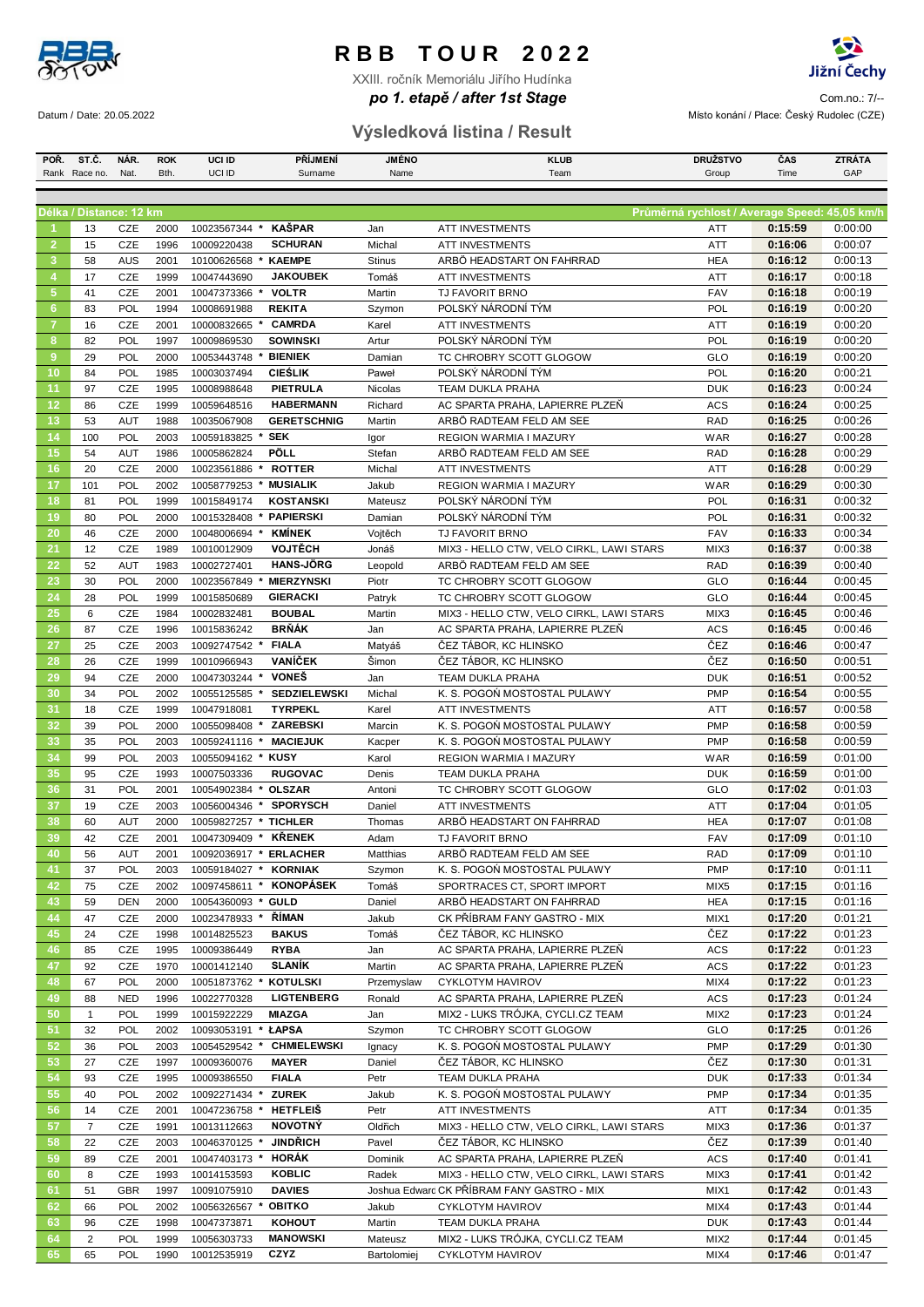| 67<br>33<br>POL<br>2002<br>10085511241 * PANGLISZ<br>TC CHROBRY SCOTT GLOGOW<br><b>GLO</b><br>0:17:48<br>Konrad<br><b>NĚMEC</b><br>68<br>CZE<br>CK PŘÍBRAM FANY GASTRO - MIX<br>0:17:52<br>50<br>2001<br>10047242620 *<br>Patrik<br>MIX1<br><b>BODNAR</b><br>0:17:56<br>69<br>55<br><b>HUN</b><br>ARBÖ RADTEAM FELD AM SEE<br><b>RAD</b><br>1993<br>10009323195<br>Krisztian<br><b>MACÁN</b><br>70<br>76<br>CZE<br>0:17:57<br>2002<br>10046341530 *<br>SPORTRACES CT, SPORT IMPORT<br>MIX <sub>5</sub><br>Karel<br>71<br><b>VOCHOSKA</b><br>CK PŘÍBRAM FANY GASTRO - MIX<br>0:17:59<br>49<br><b>CZE</b><br>1999<br>10082338432<br>Jan<br>MIX1<br>72<br>5<br>CZE<br><b>GLÄNZNER</b><br>0:18:00<br>2002<br>MIX2 - LUKS TRÓJKA, CYCLI.CZ TEAM<br>MIX <sub>2</sub><br>10106835881 *<br>Dominik<br>73<br><b>ČEKAL</b><br>43<br><b>CZE</b><br>2002<br><b>FAV</b><br>0:18:01<br>10047304456 *<br>Josef<br>TJ FAVORIT BRNO<br>74<br>57<br>ARBÖ RADTEAM FELD AM SEE<br>0:18:02<br><b>AUT</b><br>1993<br><b>DOLLESCHALL</b><br><b>RAD</b><br>10012631707<br>Patrick<br>75<br>78<br><b>HRADECKÝ</b><br><b>CZE</b><br>1996<br>0:18:06<br>10047429950<br>SPORTRACES CT, SPORT IMPORT<br>MIX <sub>5</sub><br>Jaroslav<br>76<br>CZE<br>0:18:08<br>45<br>2002<br><b>KOPELENT</b><br>TJ FAVORIT BRNO<br><b>FAV</b><br>10065321602 *<br>David<br><b>OCHSENHOFER</b><br>77<br>63<br><b>AUT</b><br>ARBÖ HEADSTART ON FAHRRAD<br>0:18:08<br>1987<br>10006532629<br><b>HEA</b><br>Peter<br>78<br>CZE<br><b>KOLÁŘ</b><br>0:18:08<br>73<br>1991<br>10125486860<br>UNLIMITED KM TRADING CZ, TJ SOKOL HV<br><b>UNL</b><br>Jan | 0:17:47<br>0:01:48 |
|-----------------------------------------------------------------------------------------------------------------------------------------------------------------------------------------------------------------------------------------------------------------------------------------------------------------------------------------------------------------------------------------------------------------------------------------------------------------------------------------------------------------------------------------------------------------------------------------------------------------------------------------------------------------------------------------------------------------------------------------------------------------------------------------------------------------------------------------------------------------------------------------------------------------------------------------------------------------------------------------------------------------------------------------------------------------------------------------------------------------------------------------------------------------------------------------------------------------------------------------------------------------------------------------------------------------------------------------------------------------------------------------------------------------------------------------------------------------------------------------------------------------------------------------------------------------------------------------------------|--------------------|
|                                                                                                                                                                                                                                                                                                                                                                                                                                                                                                                                                                                                                                                                                                                                                                                                                                                                                                                                                                                                                                                                                                                                                                                                                                                                                                                                                                                                                                                                                                                                                                                                     | 0:01:49            |
|                                                                                                                                                                                                                                                                                                                                                                                                                                                                                                                                                                                                                                                                                                                                                                                                                                                                                                                                                                                                                                                                                                                                                                                                                                                                                                                                                                                                                                                                                                                                                                                                     | 0:01:53            |
|                                                                                                                                                                                                                                                                                                                                                                                                                                                                                                                                                                                                                                                                                                                                                                                                                                                                                                                                                                                                                                                                                                                                                                                                                                                                                                                                                                                                                                                                                                                                                                                                     | 0:01:57            |
|                                                                                                                                                                                                                                                                                                                                                                                                                                                                                                                                                                                                                                                                                                                                                                                                                                                                                                                                                                                                                                                                                                                                                                                                                                                                                                                                                                                                                                                                                                                                                                                                     | 0:01:58            |
|                                                                                                                                                                                                                                                                                                                                                                                                                                                                                                                                                                                                                                                                                                                                                                                                                                                                                                                                                                                                                                                                                                                                                                                                                                                                                                                                                                                                                                                                                                                                                                                                     | 0:02:00            |
|                                                                                                                                                                                                                                                                                                                                                                                                                                                                                                                                                                                                                                                                                                                                                                                                                                                                                                                                                                                                                                                                                                                                                                                                                                                                                                                                                                                                                                                                                                                                                                                                     | 0:02:01            |
|                                                                                                                                                                                                                                                                                                                                                                                                                                                                                                                                                                                                                                                                                                                                                                                                                                                                                                                                                                                                                                                                                                                                                                                                                                                                                                                                                                                                                                                                                                                                                                                                     | 0:02:02            |
|                                                                                                                                                                                                                                                                                                                                                                                                                                                                                                                                                                                                                                                                                                                                                                                                                                                                                                                                                                                                                                                                                                                                                                                                                                                                                                                                                                                                                                                                                                                                                                                                     | 0:02:03            |
|                                                                                                                                                                                                                                                                                                                                                                                                                                                                                                                                                                                                                                                                                                                                                                                                                                                                                                                                                                                                                                                                                                                                                                                                                                                                                                                                                                                                                                                                                                                                                                                                     | 0:02:07            |
|                                                                                                                                                                                                                                                                                                                                                                                                                                                                                                                                                                                                                                                                                                                                                                                                                                                                                                                                                                                                                                                                                                                                                                                                                                                                                                                                                                                                                                                                                                                                                                                                     | 0:02:09            |
|                                                                                                                                                                                                                                                                                                                                                                                                                                                                                                                                                                                                                                                                                                                                                                                                                                                                                                                                                                                                                                                                                                                                                                                                                                                                                                                                                                                                                                                                                                                                                                                                     | 0:02:09            |
|                                                                                                                                                                                                                                                                                                                                                                                                                                                                                                                                                                                                                                                                                                                                                                                                                                                                                                                                                                                                                                                                                                                                                                                                                                                                                                                                                                                                                                                                                                                                                                                                     | 0:02:09            |
| ŠŇUPÁREK<br>79<br>98<br>CZE<br>0:18:09<br>1995<br>10015771978<br>Václav<br>TEAM DUKLA PRAHA<br><b>DUK</b>                                                                                                                                                                                                                                                                                                                                                                                                                                                                                                                                                                                                                                                                                                                                                                                                                                                                                                                                                                                                                                                                                                                                                                                                                                                                                                                                                                                                                                                                                           | 0:02:10            |
| 80<br>9<br>CZE<br>0:18:10<br>1983<br><b>ZIKMUND</b><br>MIX3 - HELLO CTW, VELO CIRKL, LAWI STARS<br>MIX3<br>10093333279<br>Petr                                                                                                                                                                                                                                                                                                                                                                                                                                                                                                                                                                                                                                                                                                                                                                                                                                                                                                                                                                                                                                                                                                                                                                                                                                                                                                                                                                                                                                                                      | 0:02:11            |
| 81<br><b>HUDEC</b><br>$\overline{4}$<br><b>CZE</b><br>2001<br>MIX2 - LUKS TRÓJKA, CYCLI.CZ TEAM<br>0:18:12<br>10127665825<br>David<br>MIX <sub>2</sub>                                                                                                                                                                                                                                                                                                                                                                                                                                                                                                                                                                                                                                                                                                                                                                                                                                                                                                                                                                                                                                                                                                                                                                                                                                                                                                                                                                                                                                              | 0:02:13            |
| 82<br>POL<br>PMP<br>0:18:14<br>38<br>1999<br><b>GANKO</b><br>K. S. POGOŃ MOSTOSTAL PULAWY<br>10015847760<br>Antoni                                                                                                                                                                                                                                                                                                                                                                                                                                                                                                                                                                                                                                                                                                                                                                                                                                                                                                                                                                                                                                                                                                                                                                                                                                                                                                                                                                                                                                                                                  | 0:02:15            |
| 83<br><b>FILIP</b><br>CZE<br>0:18:15<br>11<br>1994<br>10006903451<br>Jakub<br>MIX3 - HELLO CTW, VELO CIRKL, LAWI STARS<br>MIX3                                                                                                                                                                                                                                                                                                                                                                                                                                                                                                                                                                                                                                                                                                                                                                                                                                                                                                                                                                                                                                                                                                                                                                                                                                                                                                                                                                                                                                                                      | 0:02:16            |
| 84<br>0:18:16<br>64<br><b>AUT</b><br>1992<br>LANG<br>ARBÖ HEADSTART ON FAHRRAD<br><b>HEA</b><br>10014465714<br>Philipp                                                                                                                                                                                                                                                                                                                                                                                                                                                                                                                                                                                                                                                                                                                                                                                                                                                                                                                                                                                                                                                                                                                                                                                                                                                                                                                                                                                                                                                                              | 0:02:17            |
| 85<br><b>DOSTÁL</b><br>ČEZ<br>23<br>CZE<br>0:18:19<br>2003<br>10047286672 *<br>Václav<br>ČEZ TÁBOR, KC HLINSKO                                                                                                                                                                                                                                                                                                                                                                                                                                                                                                                                                                                                                                                                                                                                                                                                                                                                                                                                                                                                                                                                                                                                                                                                                                                                                                                                                                                                                                                                                      | 0:02:20            |
| ŠIROKÝ<br>86<br>44<br><b>CZE</b><br>2003<br>10059931735<br>Štěpán<br>TJ FAVORIT BRNO<br><b>FAV</b><br>0:18:22                                                                                                                                                                                                                                                                                                                                                                                                                                                                                                                                                                                                                                                                                                                                                                                                                                                                                                                                                                                                                                                                                                                                                                                                                                                                                                                                                                                                                                                                                       | 0:02:23            |
| <b>MAŃK</b><br>87<br>POL<br>0:18:25<br>102<br>1999<br>10053810732<br>Józef<br>REGION WARMIA I MAZURY<br><b>WAR</b>                                                                                                                                                                                                                                                                                                                                                                                                                                                                                                                                                                                                                                                                                                                                                                                                                                                                                                                                                                                                                                                                                                                                                                                                                                                                                                                                                                                                                                                                                  | 0:02:26            |
| 88<br><b>MAŁKOWSKI</b><br>CK PŘÍBRAM FANY GASTRO - MIX<br>0:18:26<br>48<br>POL<br>1999<br>10069183010<br>Artur<br>MIX1                                                                                                                                                                                                                                                                                                                                                                                                                                                                                                                                                                                                                                                                                                                                                                                                                                                                                                                                                                                                                                                                                                                                                                                                                                                                                                                                                                                                                                                                              | 0:02:27            |
| 89<br><b>STOCKMEYER</b><br>0:18:30<br>61<br><b>AUT</b><br>1991<br>10007566485<br>Fabian<br>ARBÖ HEADSTART ON FAHRRAD<br><b>HEA</b>                                                                                                                                                                                                                                                                                                                                                                                                                                                                                                                                                                                                                                                                                                                                                                                                                                                                                                                                                                                                                                                                                                                                                                                                                                                                                                                                                                                                                                                                  | 0:02:31            |
| <b>JANUŠKA</b><br>90<br>0:18:34<br>69<br>CZE<br>1997<br>10125292254<br>David<br>UNLIMITED KM TRADING CZ, TJ SOKOL HV<br><b>UNL</b>                                                                                                                                                                                                                                                                                                                                                                                                                                                                                                                                                                                                                                                                                                                                                                                                                                                                                                                                                                                                                                                                                                                                                                                                                                                                                                                                                                                                                                                                  | 0:02:35            |
| 91<br>90<br>CZE<br>0:18:36<br>2000<br>10023504090 *<br><b>ANDRLE</b><br>David<br>AC SPARTA PRAHA, LAPIERRE PLZEŇ<br><b>ACS</b>                                                                                                                                                                                                                                                                                                                                                                                                                                                                                                                                                                                                                                                                                                                                                                                                                                                                                                                                                                                                                                                                                                                                                                                                                                                                                                                                                                                                                                                                      | 0:02:37            |
| <b>PAVLÍK</b><br>92<br>0:18:38<br>72<br>CZE<br>1991<br>10112012954<br>UNLIMITED KM TRADING CZ, TJ SOKOL HV<br>Petr<br><b>UNL</b>                                                                                                                                                                                                                                                                                                                                                                                                                                                                                                                                                                                                                                                                                                                                                                                                                                                                                                                                                                                                                                                                                                                                                                                                                                                                                                                                                                                                                                                                    | 0:02:39            |
| 93<br>70<br>CZE<br>0:18:40<br>2002<br>10106214576 *<br><b>FANDERLIK</b><br>UNLIMITED KM TRADING CZ, TJ SOKOL HV<br><b>UNL</b><br>David                                                                                                                                                                                                                                                                                                                                                                                                                                                                                                                                                                                                                                                                                                                                                                                                                                                                                                                                                                                                                                                                                                                                                                                                                                                                                                                                                                                                                                                              | 0:02:41            |
| 94<br><b>OTTA</b><br>0:18:41<br>91<br>CZE<br>2003<br>10047394382 *<br>AC SPARTA PRAHA, LAPIERRE PLZEŇ<br><b>ACS</b><br>Josef                                                                                                                                                                                                                                                                                                                                                                                                                                                                                                                                                                                                                                                                                                                                                                                                                                                                                                                                                                                                                                                                                                                                                                                                                                                                                                                                                                                                                                                                        | 0:02:42            |
| 95<br>CZE<br>0:18:42<br>68<br>1985<br>10003350019<br><b>PODRAZIL</b><br>Tomáš<br>UNLIMITED KM TRADING CZ, TJ SOKOL HV<br><b>UNL</b>                                                                                                                                                                                                                                                                                                                                                                                                                                                                                                                                                                                                                                                                                                                                                                                                                                                                                                                                                                                                                                                                                                                                                                                                                                                                                                                                                                                                                                                                 | 0:02:43            |
| <b>THUMA</b><br>0:18:55<br>96<br>77<br>CZE<br>1992<br>10047144105<br>SPORTRACES CT, SPORT IMPORT<br>Miroslav<br>MIX <sub>5</sub>                                                                                                                                                                                                                                                                                                                                                                                                                                                                                                                                                                                                                                                                                                                                                                                                                                                                                                                                                                                                                                                                                                                                                                                                                                                                                                                                                                                                                                                                    | 0:02:56            |
| <b>GRAMBLIČKA</b><br>97<br>CZE<br>0:18:59<br>10<br>1994<br>10012849753<br>Matouš<br>MIX3 - HELLO CTW, VELO CIRKL, LAWI STARS<br>MIX3                                                                                                                                                                                                                                                                                                                                                                                                                                                                                                                                                                                                                                                                                                                                                                                                                                                                                                                                                                                                                                                                                                                                                                                                                                                                                                                                                                                                                                                                | 0:03:00            |
| <b>KNAPTON</b><br>98<br>74<br><b>GBR</b><br>1994<br>UNLIMITED KM TRADING CZ, TJ SOKOL HV<br>0:19:06<br>10082558296<br>Christian<br><b>UNL</b>                                                                                                                                                                                                                                                                                                                                                                                                                                                                                                                                                                                                                                                                                                                                                                                                                                                                                                                                                                                                                                                                                                                                                                                                                                                                                                                                                                                                                                                       | 0:03:07            |
| 99<br>POL<br><b>PERET</b><br>POLSKÝ NÁRODNÍ TÝM<br>0:19:25<br>79<br>2002<br>10111783891 *<br>POL<br>Kacper                                                                                                                                                                                                                                                                                                                                                                                                                                                                                                                                                                                                                                                                                                                                                                                                                                                                                                                                                                                                                                                                                                                                                                                                                                                                                                                                                                                                                                                                                          | 0:03:26            |
| <b>JADERNÝ</b><br>100<br>71<br>CZE<br>UNLIMITED KM TRADING CZ, TJ SOKOL HV<br>0:19:34<br>1983<br>10113731975<br>Petr<br><b>UNL</b>                                                                                                                                                                                                                                                                                                                                                                                                                                                                                                                                                                                                                                                                                                                                                                                                                                                                                                                                                                                                                                                                                                                                                                                                                                                                                                                                                                                                                                                                  | 0:03:35            |
| ČEZ<br>101<br>CZE<br>2001<br><b>STIBAL</b><br>ČEZ TÁBOR, KC HLINSKO<br>0:19:36<br>21<br>10047444805 *<br>Adam                                                                                                                                                                                                                                                                                                                                                                                                                                                                                                                                                                                                                                                                                                                                                                                                                                                                                                                                                                                                                                                                                                                                                                                                                                                                                                                                                                                                                                                                                       | 0:03:37            |
| 102<br>0:19:40<br>62<br><b>AUT</b><br>10106663810 * SCHEIBENBAUER Nico<br>ARBÖ HEADSTART ON FAHRRAD<br><b>HEA</b><br>2003                                                                                                                                                                                                                                                                                                                                                                                                                                                                                                                                                                                                                                                                                                                                                                                                                                                                                                                                                                                                                                                                                                                                                                                                                                                                                                                                                                                                                                                                           | 0:03:41            |

**počet závodíků / num. of riders: 102**

**Držitelé trikotů po první etapě / Jersey holders after the first stage**

| žlutý / yellow (leader of general classification) 13 - KAŠPAR Jan |  |  |
|-------------------------------------------------------------------|--|--|
| zelený / green (individual point classification) 13 - KAŠPAR Jan  |  |  |
| bílý / white (best U23 rider) 13 - KAŠPAR Jan                     |  |  |
|                                                                   |  |  |

**Nositelé trikotů pro druhou etapu / Jersey wearers for the second stage**

- žlutý / yellow (leader of general classification) 13 KAŠPAR Jan
	- zelený / green (individual point classification) 15 SCHURAN Michal
- červené puntíky / red polka-dots (best climber) 58 KAEMPE Stinus
	- bílý / white (best U23 rider) 41 VOLTR Martin

#### **Pořadí mechanických vozů pro druhou etapu / Order of the mechanical cars for the second stage**

| 1 ATT          | ATT INVESTMENTS                          |
|----------------|------------------------------------------|
| 2 HEA          | ARBÖ HEADSTART ON FAHRRAD                |
| 3 FAV          | TJ FAVORIT BRNO                          |
| 4 POL          | POLSKÝ NÁRODNÍ TÝM                       |
|                |                                          |
| 5 GLO          | TC CHROBRY SCOTT GLOGOW                  |
| 6 DUK          | TEAM DUKLA PRAHA                         |
| 7 ACS          | AC SPARTA PRAHA, LAPIERRE PLZEŇ          |
| 8 RAD          | ARBÖ RADTEAM FELD AM SEE                 |
| 9 WAR          | REGION WARMIA I MAZURY                   |
| <b>10 MIX3</b> | MIX3 - HELLO CTW. VELO CIRKL. LAWI STARS |
| 11 ČEZ         | ČEZ TÁBOR. KC HLINSKO                    |
| <b>12 PMP</b>  | K. S. POGOŃ MOSTOSTAL PULAWY             |
| <b>13 MIX5</b> | SPORTRACES CT. SPORT IMPORT              |
| <b>14 MIX1</b> | MIX1 - CK PŘÍBRAM FANY GASTRO - MIX      |
| <b>15 MIX4</b> | MIX4 - CYKLOTYM HAVIROV                  |
| <b>16 MIX2</b> | MIX2 - LUKS TRÓJKA, CYCLI.CZ TEAM        |
| <b>17 UNL</b>  | UNLIMITED KM TRADING CZ, TJ SOKOL HV     |

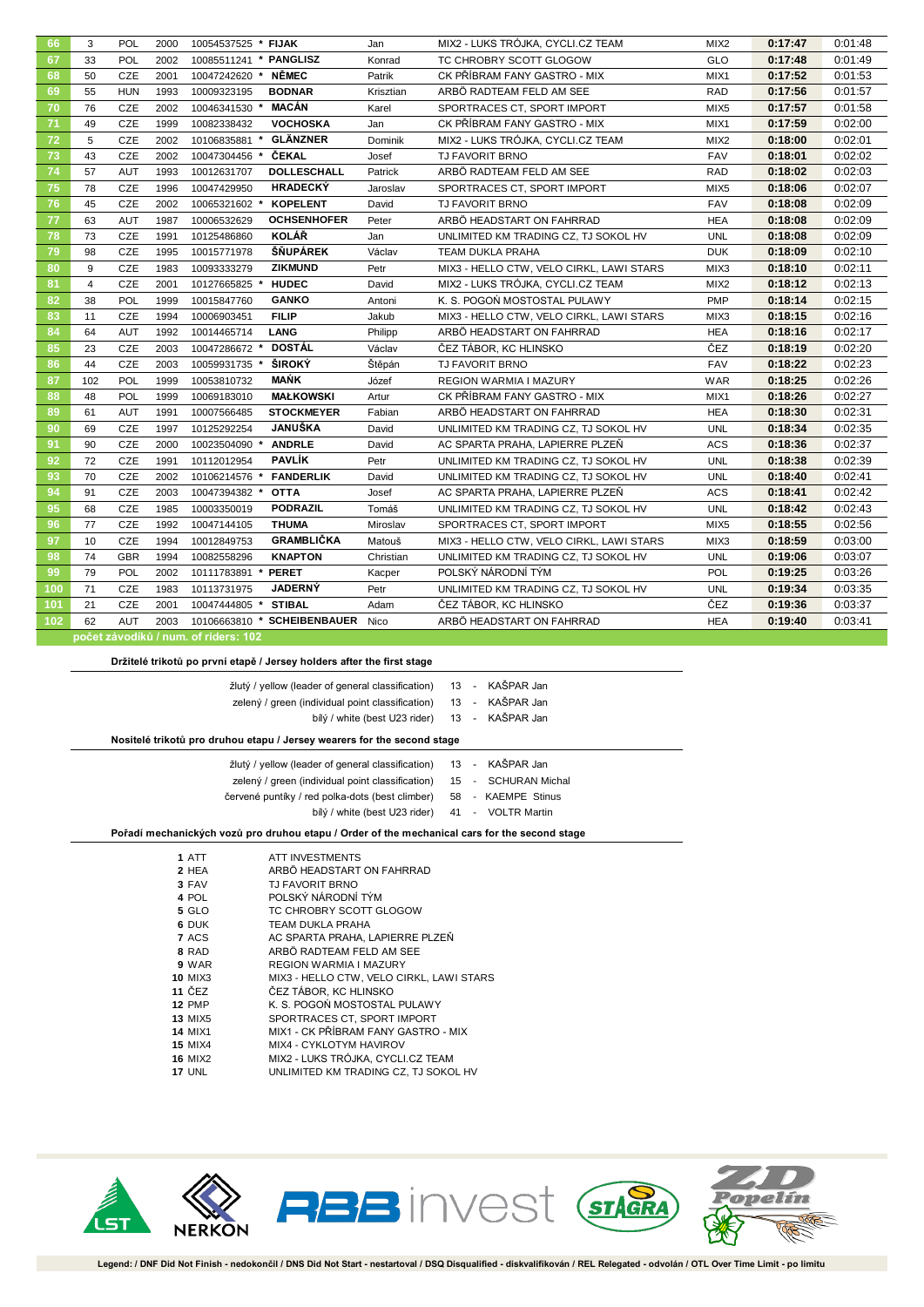

**po 1. etapě / after 1st Stage** and the state of the state of the state of the state of the state of  $9$ XXIII. ročník Memoriálu Jiřího Hudínka

#### Datum / Date: 20.05.2022 Místo konání / Place: Český Rudolec (CZE) **Výsledková listina / Result**

Jižní Čechy

| POŘ.<br>Rank                           | ST.Č.<br>Race no. | <b>PŘÍJMENÍ</b><br><b>JMÉNO</b><br>NÁR. ROK<br><b>UCI ID</b><br>UCI ID<br>Nat.<br>Bth.<br>Surname<br>Name |      |                            | <b>KLUB</b><br>1. ETAPA<br>1st Stage<br>Team |                      |                                                                                                                                                                              |  |  | 2. ETAPA<br>2nd Stage |                           |                            |                            | 3. ETAPA<br>3rd Stage |                                  |                                  | <b>CELKEM</b><br>Total           |                   |  |  |         |
|----------------------------------------|-------------------|-----------------------------------------------------------------------------------------------------------|------|----------------------------|----------------------------------------------|----------------------|------------------------------------------------------------------------------------------------------------------------------------------------------------------------------|--|--|-----------------------|---------------------------|----------------------------|----------------------------|-----------------------|----------------------------------|----------------------------------|----------------------------------|-------------------|--|--|---------|
|                                        |                   | BODOVACÍ SOUTĚŽ JEDNOTLIVCŮ / INDIVIDUAL POINT CLASSIFICATION                                             |      |                            |                                              |                      |                                                                                                                                                                              |  |  | 1. etapa / 1st stage  | Popelín - 3.okr. / 3rdlap | Popelín - 6.okr. / 6th lap | Popelín - 9.okr. / 9th lap | 2. etapa / 2nd stage  | Český Rudolec - 3.okr. / 3rd lap | Český Rudolec - 6.okr. / 6th lap | Český Rudolec - 9.okr. / 9th lap | 3. etapa/3rdstage |  |  |         |
|                                        |                   |                                                                                                           |      |                            |                                              |                      |                                                                                                                                                                              |  |  |                       |                           |                            |                            |                       |                                  |                                  |                                  |                   |  |  |         |
| $\blacktriangleleft$<br>$\overline{2}$ | 13<br>15          | CZE 2000<br>CZE                                                                                           | 1996 | 10023567344<br>10009220438 | KAŠPAR<br>$\pmb{\ast}$<br><b>SCHURAN</b>     | Jan<br><b>Michal</b> | ATT INVESTMENTS<br>ATT INVESTMENTS                                                                                                                                           |  |  |                       |                           | 10<br>9                    |                            |                       |                                  |                                  |                                  |                   |  |  | 10<br>9 |
| $\mathbf{3}$                           | 58                | AUS                                                                                                       | 2001 | 10100626568                | <b>KAEMPE</b>                                | <b>Stinus</b>        | ARBÖ HEADSTART ON FAHRRAD                                                                                                                                                    |  |  |                       |                           | 8                          |                            |                       |                                  |                                  |                                  |                   |  |  | 8       |
| $\overline{4}$                         | 17                | CZE 1999                                                                                                  |      | 10047443690                | <b>JAKOUBEK</b>                              | Tomáš                | ATT INVESTMENTS                                                                                                                                                              |  |  |                       |                           | $\overline{7}$             |                            |                       |                                  |                                  |                                  |                   |  |  | 7       |
| $\sqrt{5}$                             | 41                | CZE                                                                                                       | 2001 | 10047373366                | <b>VOLTR</b>                                 | <b>Martin</b>        | TJ FAVORIT BRNO                                                                                                                                                              |  |  |                       |                           | $\,6$                      |                            |                       |                                  |                                  |                                  |                   |  |  | 6       |
| 6 <sub>6</sub>                         | 83                | POL                                                                                                       | 1994 | 10008691988                | <b>REKITA</b>                                | Szymon               | POLSKÝ NÁRODNÍ TÝM                                                                                                                                                           |  |  |                       |                           | $\,$ 5 $\,$                |                            |                       |                                  |                                  |                                  |                   |  |  | 5       |
| $\overline{7}$                         | 16                | CZE 2001                                                                                                  |      | 10000832665                | <b>CAMRDA</b><br>×                           | Karel                | ATT INVESTMENTS                                                                                                                                                              |  |  |                       |                           | $\overline{4}$             |                            |                       |                                  |                                  |                                  |                   |  |  | 4       |
| 8 <sub>o</sub>                         | 82                | POL                                                                                                       | 1997 | 10009869530                | <b>SOWINSKI</b>                              | Artur                | POLSKÝ NÁRODNÍ TÝM                                                                                                                                                           |  |  |                       |                           | 3                          |                            |                       |                                  |                                  |                                  |                   |  |  | 3       |
| $\boldsymbol{9}$                       | 29                | POL                                                                                                       | 2000 | 10053443748                | <b>BIENIEK</b>                               | Damian               | TC CHROBRY SCOTT GLOGOW                                                                                                                                                      |  |  |                       |                           | $\sqrt{2}$                 |                            |                       |                                  |                                  |                                  |                   |  |  | 2       |
| 10 <sub>1</sub>                        | 84                | POL                                                                                                       | 1985 | 10003037494                | <b>CIEŚLIK</b>                               | Paweł                | POLSKÝ NÁRODNÍ TÝM                                                                                                                                                           |  |  |                       |                           | $\mathbf{1}$               |                            |                       |                                  |                                  |                                  |                   |  |  | 1       |
|                                        |                   |                                                                                                           |      |                            |                                              |                      |                                                                                                                                                                              |  |  |                       |                           |                            |                            |                       |                                  |                                  |                                  |                   |  |  |         |
|                                        |                   | .st                                                                                                       |      | <b>NERKON</b>              |                                              |                      | <b>RBB</b> invest GTAGRA                                                                                                                                                     |  |  |                       |                           |                            |                            |                       |                                  |                                  |                                  |                   |  |  |         |
|                                        |                   |                                                                                                           |      |                            |                                              |                      | Legend: / DNF Did Not Finish - nedokončil / DNS Did Not Start - nestartoval / DSQ Disqualified - diskvalifikován / REL Relegated - odvolán / OTL Over Time Limit - po limitu |  |  |                       |                           |                            |                            |                       |                                  |                                  |                                  |                   |  |  |         |

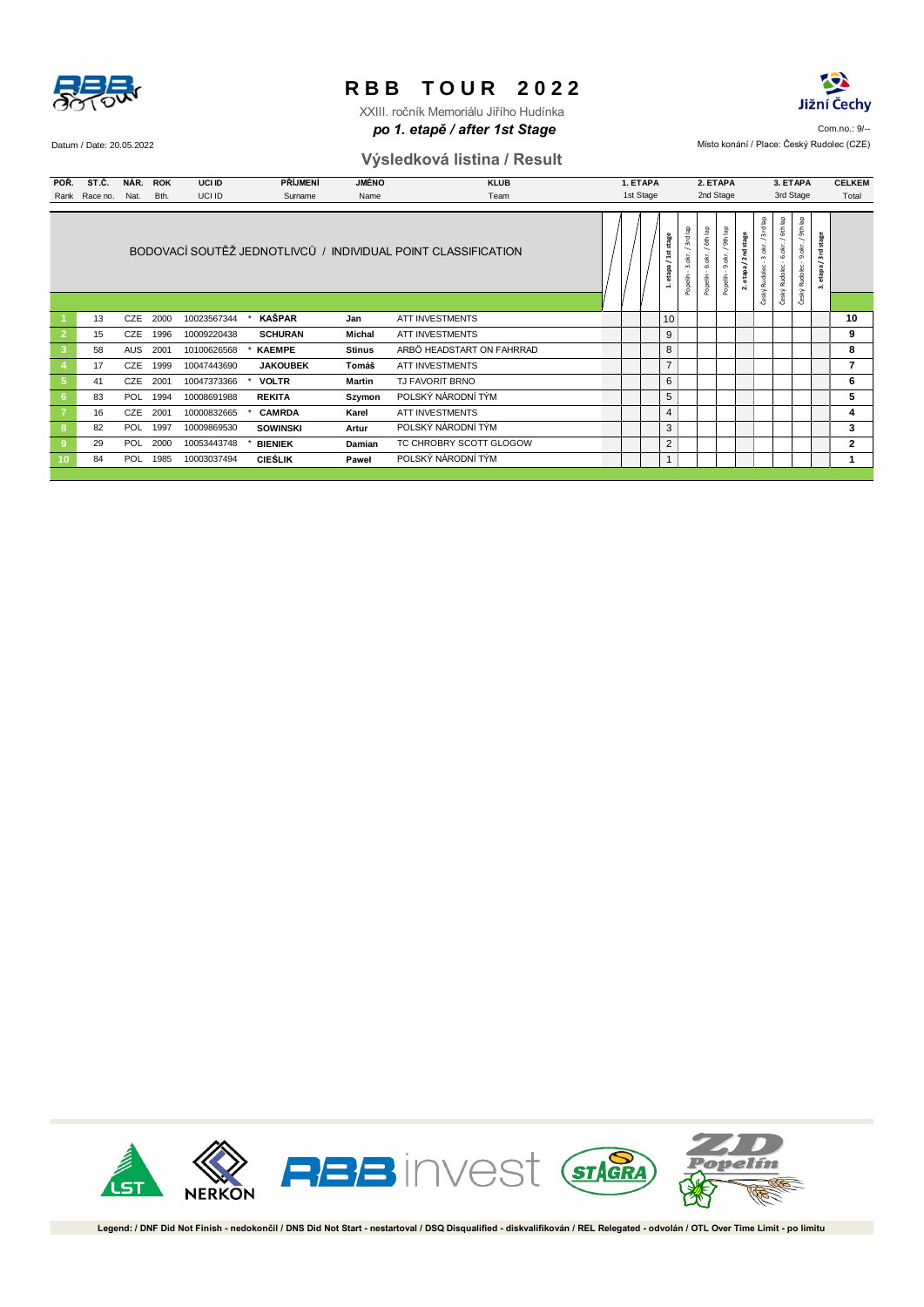



XXIII. ročník Memoriálu Jiřího Hudínka

**po 1. etapě / after 1st Stage and the community of the community of the community of the community of the community of the community of**  $\mathcal{P}$ Datum / Date: 20.05.2022 Místo konání / Place: Český Rudolec (CZE)

### **Výsledková listina / Result**

|      | POŘ. DRUŽSTVO    | <b>KLUB</b>                              | NÁR.       |                | 1. ET.  |                                    |          | 2. ET. |         | 3. ET.   |      |         | <b>CELKOVĚ</b> | <b>ZTRÁTA</b> |
|------|------------------|------------------------------------------|------------|----------------|---------|------------------------------------|----------|--------|---------|----------|------|---------|----------------|---------------|
| Rank | Group            | Team                                     | Nat.       | Stg Rank       | Time    | Members                            | Stg Rank | Time   | Members | Stg Rank | Time | Members | Overall        | Gap           |
|      |                  |                                          |            |                |         | SOUTĚŽ DRUŽSTEV / TEAM COMPETITION |          |        |         |          |      |         |                |               |
|      |                  |                                          |            |                |         |                                    |          |        |         |          |      |         |                |               |
|      | <b>ATT</b>       | <b>ATT INVESTMENTS</b>                   | <b>CZE</b> |                | 0:48:23 | 13, 15, 17                         |          |        |         |          |      |         | 0:48:23        | 0:00:00       |
|      | POL              | POLSKÝ NÁRODNÍ TÝM                       | <b>POL</b> | $\overline{2}$ | 0:48:59 | 83, 82, 84                         |          |        |         |          |      |         | 0:48:59        | 0:00:36       |
|      | <b>RAD</b>       | ARBÖ RADTEAM FELD AM SEE                 | <b>AUT</b> | 3              | 0:49:33 | 53, 54, 52                         |          |        |         |          |      |         | 0:49:33        | 0:01:10       |
|      | GLO              | TC CHROBRY SCOTT GLOGOW                  | <b>POL</b> | $\overline{4}$ | 0:49:49 | 29, 30, 28                         |          |        |         |          |      |         | 0:49:49        | 0:01:26       |
|      | <b>WAR</b>       | <b>REGION WARMIA I MAZURY</b>            | <b>POL</b> | 5              | 0:49:57 | 100, 101, 99                       |          |        |         |          |      |         | 0:49:57        | 0:01:33       |
|      | FAV              | <b>TJ FAVORIT BRNO</b>                   | <b>CZE</b> | 6              | 0:50:01 | 41, 46, 42                         |          |        |         |          |      |         | 0:50:01        | 0:01:38       |
|      | <b>DUK</b>       | <b>TEAM DUKLA PRAHA</b>                  | <b>CZE</b> | $\overline{7}$ | 0:50:15 | 97, 94, 95                         |          |        |         |          |      |         | 0:50:15        | 0:01:51       |
|      | <b>ACS</b>       | AC SPARTA PRAHA. LAPIERRE PLZEŇ          | <b>CZE</b> | 8              | 0:50:32 | 86, 87, 85                         |          |        |         |          |      |         | 0:50:32        | 0:02:09       |
|      | <b>HEA</b>       | ARBÖ HEADSTART ON FAHRRAD                | <b>AUT</b> | 9              | 0:50:36 | 58, 60, 59                         |          |        |         |          |      |         | 0:50:36        | 0:02:13       |
|      | <b>PMP</b>       | K. S. POGOŃ MOSTOSTAL PULAWY             | <b>POL</b> | 10             | 0:50:51 | 34, 39, 35                         |          |        |         |          |      |         | 0:50:51        | 0:02:28       |
|      | ČEZ              | ČEZ TÁBOR. KC HLINSKO                    | <b>CZE</b> | 11             | 0:50:59 | 25, 26, 24                         |          |        |         |          |      |         | 0:50:59        | 0:02:35       |
|      | MIX <sub>3</sub> | MIX3 - HELLO CTW. VELO CIRKL. LAWI STARS | <b>CZE</b> | 12             | 0:50:59 | 12, 6, 7                           |          |        |         |          |      |         | 0:50:59        | 0:02:36       |
|      | MIX4             | MIX4 - CYKLOTYM HAVIROV                  | <b>CZE</b> | 13             | 0:52:52 | 67, 66, 65                         |          |        |         |          |      |         | 0:52:52        | 0:04:29       |
|      | MIX <sub>2</sub> | MIX2 - LUKS TRÓJKA, CYCLI.CZ TEAM        | <b>POL</b> | 14             | 0:52:55 | 1, 2, 3                            |          |        |         |          |      |         | 0:52:55        | 0:04:32       |
|      | MIX <sub>1</sub> | MIX1 - CK PŘÍBRAM FANY GASTRO - MIX      | <b>CZE</b> | 15             | 0:52:56 | 47, 51, 50                         |          |        |         |          |      |         | 0:52:56        | 0:04:33       |
|      | MIX <sub>5</sub> | SPORTRACES CT, SPORT IMPORT              | <b>CZE</b> | 16             | 0:53:20 | 75, 76, 78                         |          |        |         |          |      |         | 0:53:20        | 0:04:57       |
|      | <b>UNL</b>       | UNLIMITED KM TRADING CZ, TJ SOKOL HV     | <b>CZE</b> | 17             | 0:55:22 | 73, 69, 72                         |          |        |         |          |      |         | 0:55:22        | 0:06:59       |